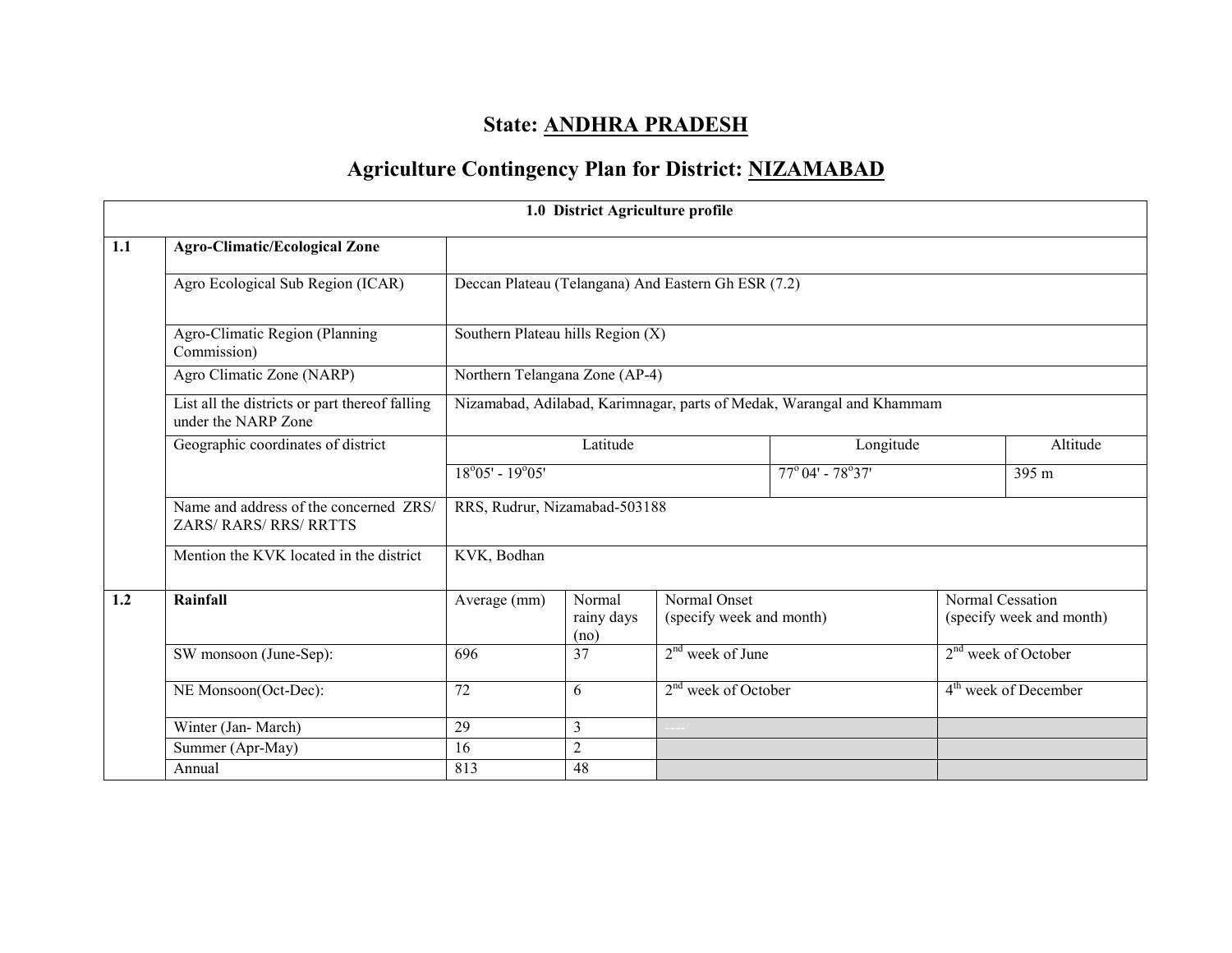| 1.J | <b>Land use</b><br>pattern of the<br>district (latest<br>statistics) | Geographical<br>Area (ha) | Forest<br>area (ha) | Land under<br>non-<br>agricultural use | Permanent<br>pastures | Cultivable<br>wasteland | Land under<br>Misc. tree<br>crops and<br>groves | Barren and<br>uncultivable<br>land | Current<br>fallows | Other<br>fallows |
|-----|----------------------------------------------------------------------|---------------------------|---------------------|----------------------------------------|-----------------------|-------------------------|-------------------------------------------------|------------------------------------|--------------------|------------------|
|     | Area<br>$(5000)$ ha)                                                 | 795.6                     | 169.3               | 87.6                                   | 24.1                  | 15.6                    | 2.4                                             | 47.1                               | 98.2               | 82.8             |

| 1.4 | Major Soils (common names like shallow | Area ('000 ha) | Percent (%) of total    |
|-----|----------------------------------------|----------------|-------------------------|
|     | red soils etc.,)                       |                |                         |
|     | 1.Red soils                            | 110            | 43                      |
|     | 2. Black soils                         | 128            | 50                      |
|     | 3. Others                              | 18             | $\overline{ }$          |
| 1.5 | <b>Agricultural land use</b>           | Area ('000 ha) | Cropping intensity $\%$ |
|     | Net sown area                          | 255.3          | 161.5                   |
|     | Area sown more than once               | 157.1          |                         |
|     | Gross cropped area                     | 412.4          |                         |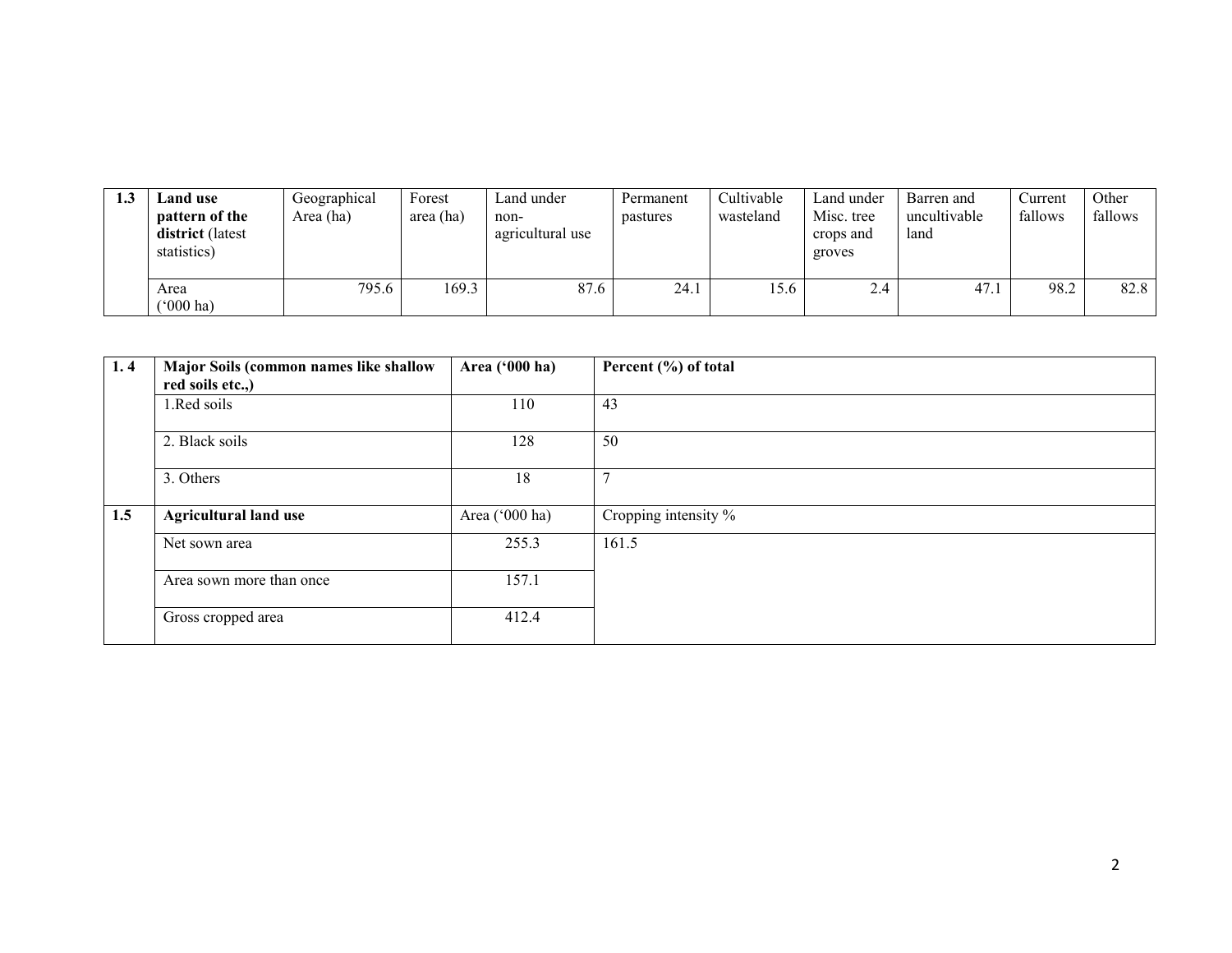| Irrigation      |                                                                                                            | Area ('000 ha)            |                          |                                    |  |  |  |
|-----------------|------------------------------------------------------------------------------------------------------------|---------------------------|--------------------------|------------------------------------|--|--|--|
|                 | Net irrigated area                                                                                         | 174.3                     |                          |                                    |  |  |  |
|                 | Gross irrigated area                                                                                       | 302.1                     |                          |                                    |  |  |  |
| Rainfed area    |                                                                                                            | 81.0                      |                          |                                    |  |  |  |
|                 | <b>Sources of Irrigation</b>                                                                               | Number                    | Area ('000 ha)           | Percentage of total irrigated area |  |  |  |
| Canals          |                                                                                                            |                           | 15.5                     | $\overline{9.1}$                   |  |  |  |
| Tanks           |                                                                                                            | $\overline{a}$            | 6.2                      | 3.6                                |  |  |  |
|                 | Tube wells & Filter point                                                                                  | $\blacksquare$            | 142.8                    | 84.0                               |  |  |  |
| Lift irrigation |                                                                                                            | $\blacksquare$            | 10                       | 6                                  |  |  |  |
| Other sources   |                                                                                                            | $\overline{a}$            | $\overline{3}$           | $\overline{2}$                     |  |  |  |
| Pump sets       |                                                                                                            | $\blacksquare$            |                          |                                    |  |  |  |
|                 | <b>Total Irrigated Area</b>                                                                                | $\blacksquare$            | 170                      |                                    |  |  |  |
|                 | Groundwater availability and use* (Data<br>source: State/Central Ground water<br><b>Department /Board)</b> | No. of blocks/<br>Tehsils | $(\%)$ area              |                                    |  |  |  |
| Over exploited  |                                                                                                            | $\overline{4}$            | $\overline{a}$           |                                    |  |  |  |
| Critical        |                                                                                                            | 17                        | $\overline{\phantom{a}}$ |                                    |  |  |  |
| Semi-critical   |                                                                                                            | 10                        | $\blacksquare$           |                                    |  |  |  |
| Safe            |                                                                                                            | 14                        | $\overline{a}$           |                                    |  |  |  |
|                 | Wastewater availability and use                                                                            |                           |                          |                                    |  |  |  |
|                 | Ground water quality                                                                                       |                           |                          |                                    |  |  |  |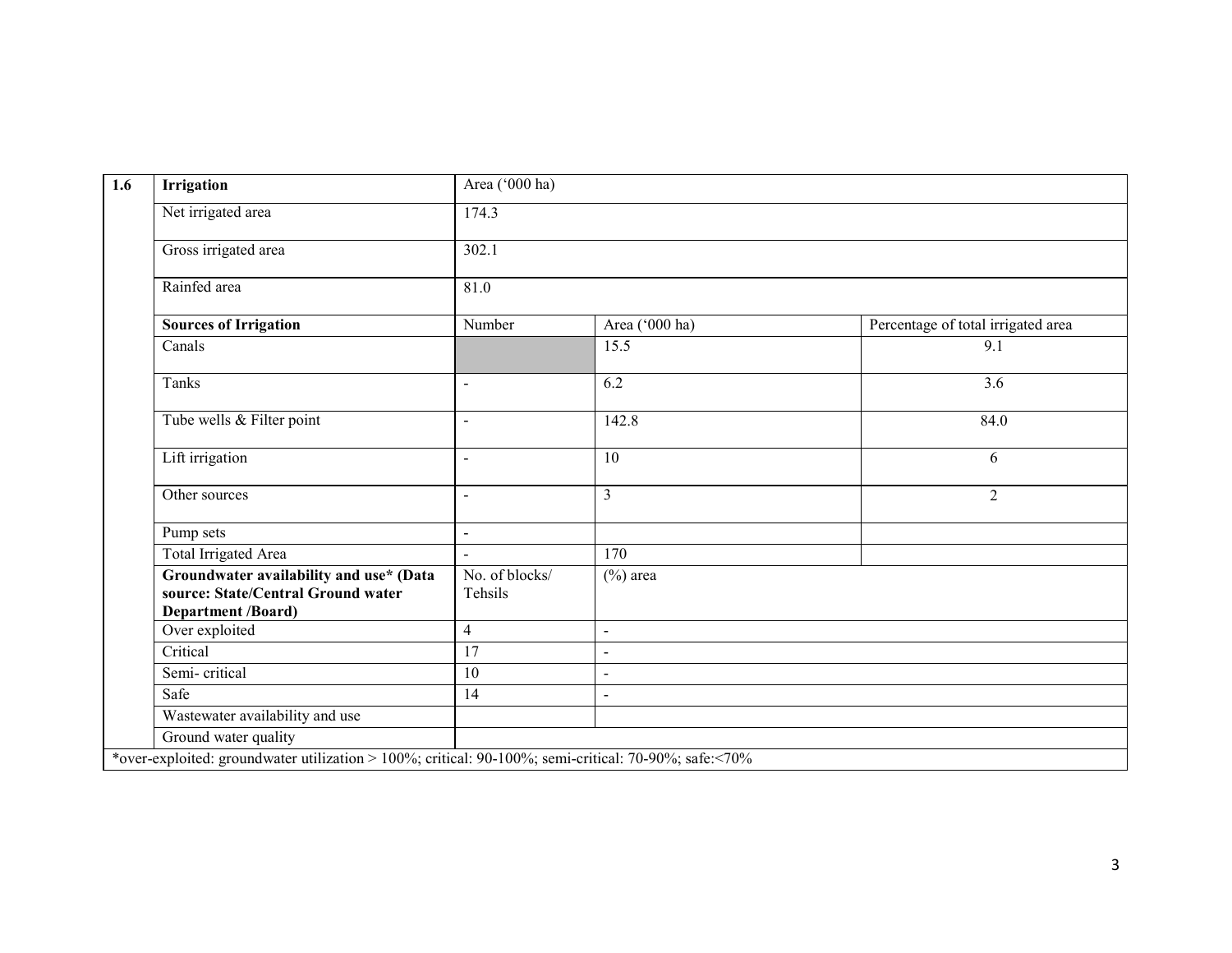Area under Major field crops & Horticulture etc. (2008-09)

| $\overline{1.7}$ |                | <b>Major Field Crops cultivated</b>        |                  |                   |                  | Area ('000 ha) |               |              |
|------------------|----------------|--------------------------------------------|------------------|-------------------|------------------|----------------|---------------|--------------|
|                  |                |                                            |                  | <b>Kharif</b>     |                  | Rabi           | <b>Summer</b> | <b>Total</b> |
|                  |                |                                            | <b>Irrigated</b> | Rainfed           | <b>Irrigated</b> | Rainfed        |               |              |
|                  |                | Groundnut                                  |                  |                   |                  |                |               |              |
|                  | 2              | Redgram                                    |                  |                   |                  |                |               |              |
|                  | 3              | Sunflower                                  |                  |                   |                  |                |               |              |
|                  | $\overline{4}$ | Sorghum                                    |                  |                   |                  |                |               |              |
|                  | 5              | Rice                                       |                  |                   |                  |                |               |              |
|                  | 6              | Maize                                      |                  |                   |                  |                |               |              |
|                  | 7              | Cotton                                     |                  |                   |                  |                |               |              |
|                  |                | <b>Horticulture crops - Fruits</b>         |                  | <b>Total area</b> |                  |                |               |              |
|                  |                | Mango                                      |                  | 1.55              |                  |                |               |              |
|                  |                | Horticultural crops -<br><b>Vegetables</b> |                  | <b>Total area</b> |                  |                |               |              |
|                  |                | Chillies                                   |                  | 1.84              |                  |                |               |              |
|                  | $\overline{2}$ | Tomato                                     |                  | 2.33              |                  |                |               |              |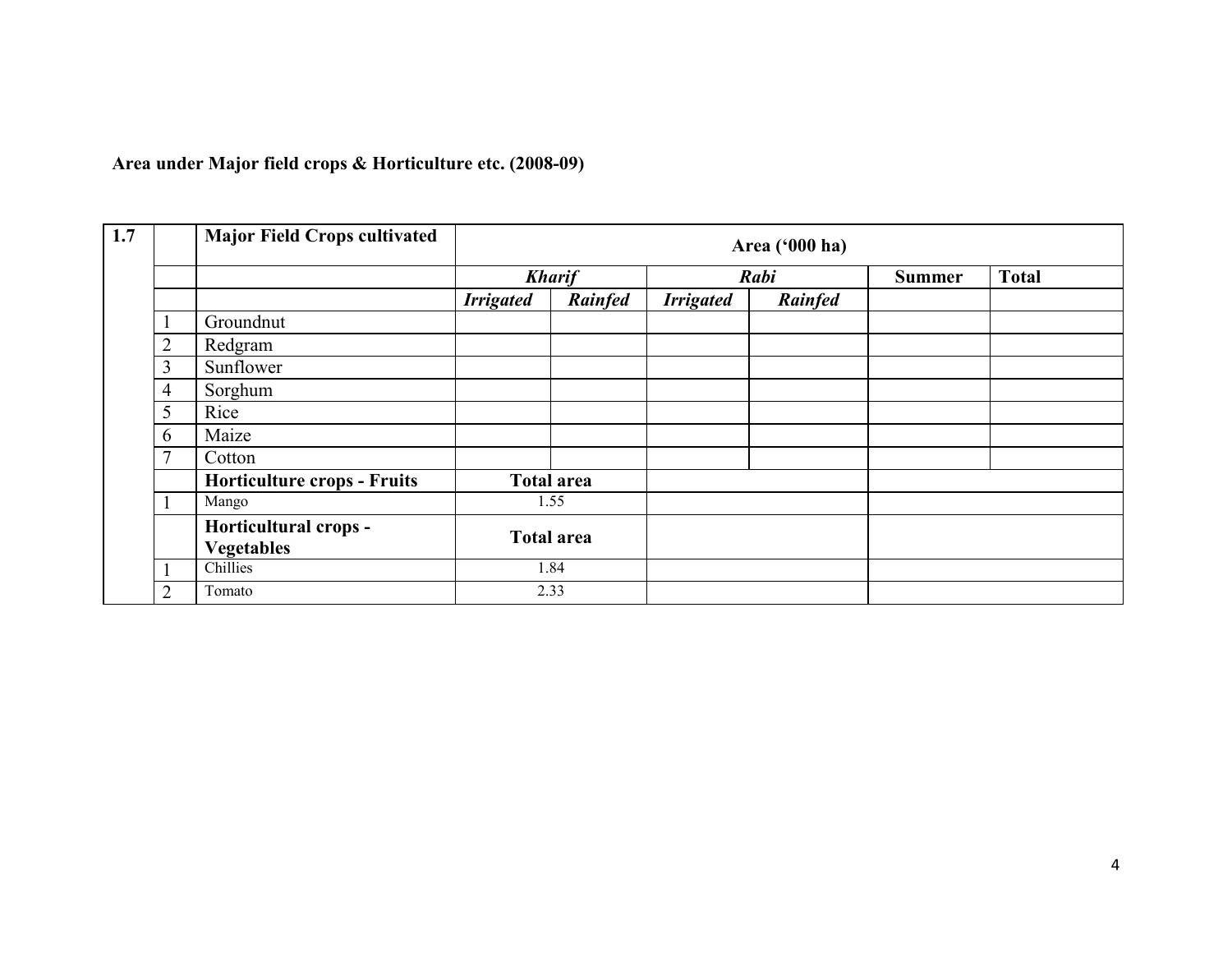|  | <b>Spices and Plantation crops</b> | Total area |  |
|--|------------------------------------|------------|--|
|  | Turmeric                           | 10.36      |  |
|  | <b>Fodder crops</b>                | Total area |  |
|  |                                    |            |  |
|  | Total fodder crop area             |            |  |
|  | <b>Grazing land</b>                |            |  |
|  | Sericulture etc                    |            |  |
|  | <b>Others (Specify)</b>            |            |  |

| 1.8 | Livestock                                      | Male (number) | Female (number)             | Total (number) |
|-----|------------------------------------------------|---------------|-----------------------------|----------------|
|     | Non descriptive Cattle (local low yielding)    | 250.2         | 170.4                       | 420.7          |
|     | Crossbred cattle                               | 1.3           | 3.1                         | 4.4            |
|     | Non descriptive Buffaloes (local low yielding) | 69.2          | 402.8                       | 472.1          |
|     | <b>Graded Buffaloes</b>                        |               |                             |                |
|     | Goat                                           |               |                             | 509.4          |
|     | Sheep                                          |               |                             | 912.0          |
|     | Others (Camel, Pig, Yak etc.)                  |               |                             |                |
|     | Commercial dairy farms (Number)                |               |                             |                |
| 1.9 | Poultry                                        | No. of farms  | Total No. of birds (number) |                |
|     | Commercial                                     |               | 498888                      |                |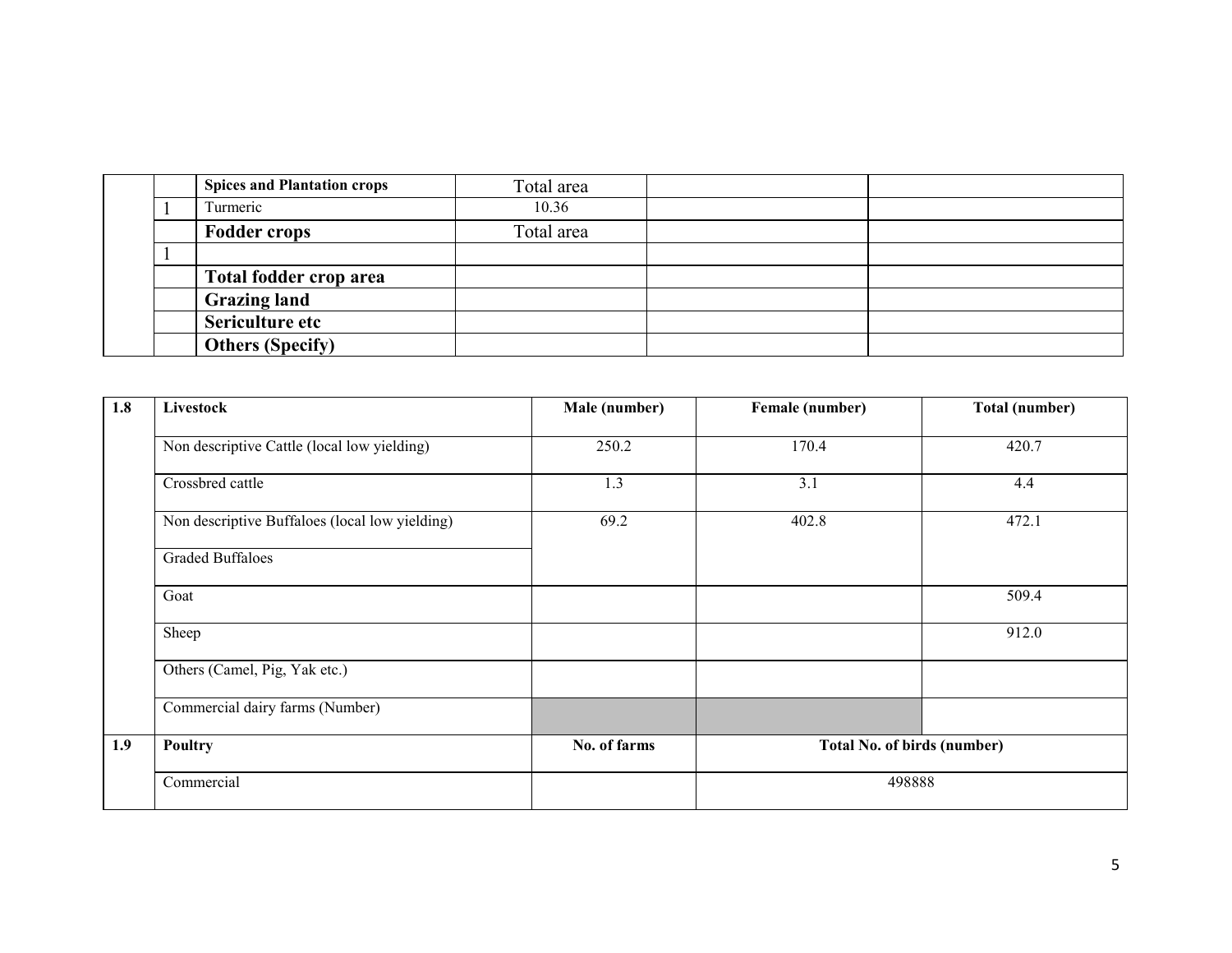| Backyard                                                               |                |                           |                    | 855477                                   |                                                        |                                   |
|------------------------------------------------------------------------|----------------|---------------------------|--------------------|------------------------------------------|--------------------------------------------------------|-----------------------------------|
| Fisheries (Data source: Chief Planning Officer)                        |                |                           |                    |                                          |                                                        |                                   |
| A. Capture                                                             |                |                           |                    |                                          |                                                        |                                   |
| i) Marine (Data Source: Fisheries<br>Department)                       | No. of         | <b>Boats</b><br>fishermen |                    |                                          | <b>Nets</b>                                            | <b>Storage</b><br>facilities (Ice |
|                                                                        |                | Mechanized                | Non-<br>mechanized | Mechanized<br>(Trawl nets,<br>Gill nets) | Non-mechanized<br>(Shore Seines,<br>Stake & trap nets) | plants etc.)                      |
|                                                                        |                | No. Farmer owned ponds    |                    | <b>No. of Reservoirs</b>                 | No. of village tanks                                   |                                   |
| ii) Inland (Data Source: Fisheries<br>Department)                      | 15             |                           | $\mathfrak{Z}$     |                                          | 492                                                    |                                   |
| <b>B.</b> Culture                                                      |                |                           |                    |                                          |                                                        |                                   |
|                                                                        |                | Water Spread Area (ha)    |                    | Yield (t/ha)                             | Production ('000 tons)                                 |                                   |
| i) Brackish water (Data Source: MPEDA/<br><b>Fisheries Department)</b> | $\blacksquare$ |                           | $\blacksquare$     |                                          | $\overline{a}$                                         |                                   |
| ii) Fresh water (Data Source: Fisheries<br>Department)                 | 53             |                           | $\blacksquare$     |                                          | 0.3                                                    |                                   |
| <b>Others</b>                                                          | $\blacksquare$ |                           | $\blacksquare$     |                                          | 17.8                                                   |                                   |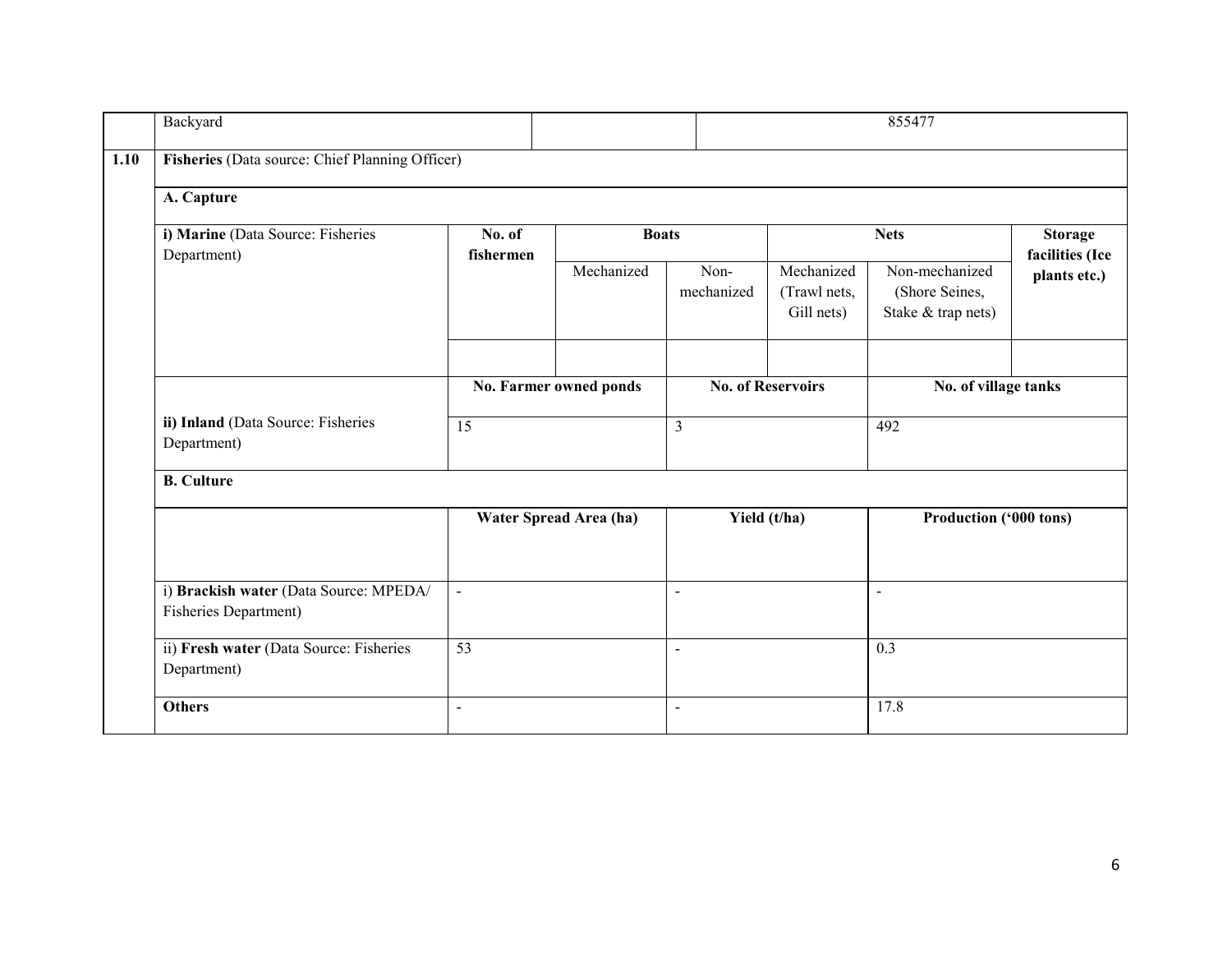| 1.11           | Production<br>and<br>Productivity<br>of major crops               |                       | Kharif                  |                       | Rabi                    |                          | <b>Summer</b>           |                       | <b>Total</b>            | Crop<br>residue<br>as<br>fodder |
|----------------|-------------------------------------------------------------------|-----------------------|-------------------------|-----------------------|-------------------------|--------------------------|-------------------------|-----------------------|-------------------------|---------------------------------|
|                | (Average of<br>last 5 years:<br>2004,05,06, 07,<br>08)            | Production<br>(000 t) | Productivity<br>(kg/ha) | Production<br>(000 t) | Productivity<br>(kg/ha) | Production<br>(000 t)    | Productivity<br>(kg/ha) | Production<br>(000 t) | Productivity<br>(kg/ha) | (000)<br>tons)                  |
|                | Major Field crops (Crops to be identified based on total acreage) |                       |                         |                       |                         |                          |                         |                       |                         |                                 |
| -1             | Rice                                                              | 301                   | 3226                    | 169                   | 3214                    | $\blacksquare$           |                         | 469                   | 3207                    | $\blacksquare$                  |
| $\overline{2}$ | Maize                                                             | 203                   | 3970.8                  | 52.6                  | 4890.8                  | $\overline{\phantom{a}}$ |                         | 255.6                 | 4162.4                  | $\blacksquare$                  |
| $\overline{3}$ | Greengram                                                         | 6.4                   | 373.6                   | 0.4                   | 609                     | $\overline{\phantom{a}}$ |                         | 6.8                   | 386.6                   | $\blacksquare$                  |
| $\overline{4}$ | Blackgram                                                         | 5.8                   | 392.4                   | 1                     | 654.6                   | $\overline{\phantom{a}}$ |                         | 6.8                   | 421                     | $\blacksquare$                  |
| 5              | Redgram                                                           | 2.2                   | 63.8                    | $\mathbf{0}$          | $\mathbf{0}$            | $\blacksquare$           |                         | 2.2                   | 63.8                    |                                 |
| 6              | Soybean                                                           | 42.96                 | 1462.6                  | $\boldsymbol{0}$      | $\mathbf{0}$            |                          |                         | 42.96                 | 1462.6                  | $\overline{a}$                  |
| 7              | Sugarcane                                                         | 1250.6                | 80983                   | 21.6                  | $\boldsymbol{0}$        | $\blacksquare$           | $\mathbf{r}$            | 1272.2                | 80983                   | $\sim$                          |
|                | <b>Major Horticultural crops</b>                                  |                       |                         |                       |                         |                          |                         |                       |                         |                                 |
|                | <b>Horticulture crops - Fruits</b>                                |                       |                         |                       |                         |                          |                         |                       |                         |                                 |
|                | Mango                                                             |                       |                         |                       |                         |                          |                         | 12.893                | 8267                    |                                 |
|                | <b>Horticultural crops - Vegetables</b>                           |                       |                         |                       |                         |                          |                         |                       |                         |                                 |
| $\overline{c}$ | Chillies                                                          |                       |                         |                       |                         |                          |                         | 5.080                 | 2750                    |                                 |
| 3              | Tomat <sub>0</sub>                                                |                       |                         |                       |                         |                          |                         | 44.378                | 19000                   |                                 |
|                | <b>Spices and Plantation crops</b>                                |                       |                         |                       |                         |                          |                         |                       |                         |                                 |
| 4              | Turmeric                                                          |                       |                         |                       |                         |                          |                         | 64.280                | 6200                    |                                 |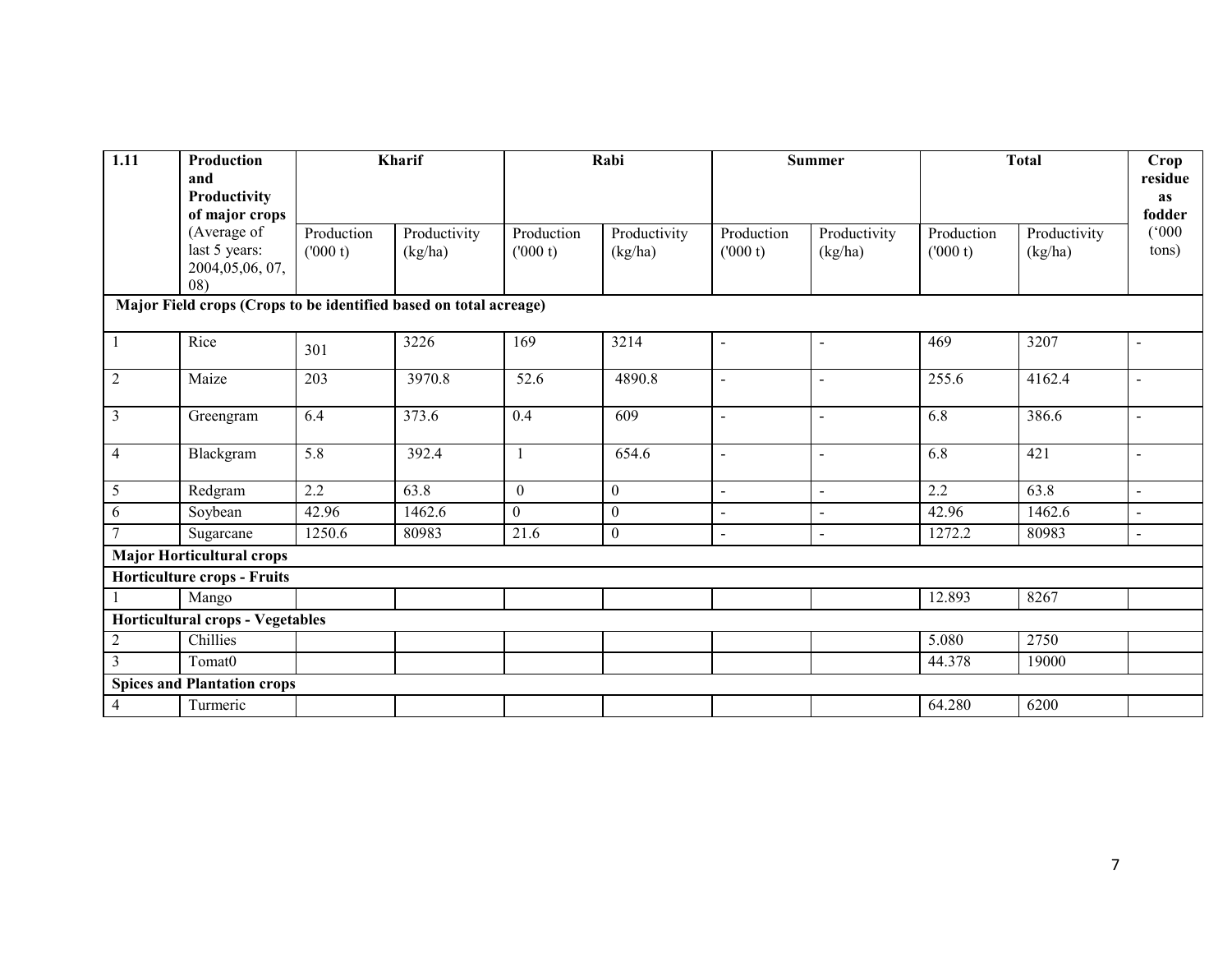| 1.12 | Sowing window for 5<br>major field crops<br>(start and end of<br>normal sowing period) | Paddy                                                    | <b>Maize</b>                                          | Cotton                                | Redgram               | Greengram             |
|------|----------------------------------------------------------------------------------------|----------------------------------------------------------|-------------------------------------------------------|---------------------------------------|-----------------------|-----------------------|
|      | Kharif-Rainfed                                                                         |                                                          |                                                       | June $2nd$ week to<br>July $1st$ week | June $2nd$ fort night | June $2nd$ fort night |
|      | Kharif-Irrigated                                                                       | May $4^{\text{th}}$ week to July $3^{\text{rd}}$<br>week | June $2^{nd}$ week to july<br>$2nd$ week              | June $2nd$ week to<br>July $1st$ week |                       |                       |
|      | Rabi-Rainfed                                                                           |                                                          |                                                       |                                       |                       |                       |
|      | Rabi-Irrigated                                                                         | Octber $1st$ week to November<br>$2nd$ week              | Octber $2nd$ week to<br>December 1 <sup>st</sup> week |                                       |                       |                       |

| 1.13 | What is the major contingency the district is<br>prone to? (Tick mark and mention years if<br>known during the last 10 year period) | Regular | Occasional | <b>None</b> |
|------|-------------------------------------------------------------------------------------------------------------------------------------|---------|------------|-------------|
|      | Drought                                                                                                                             |         |            |             |
|      | Flood                                                                                                                               |         |            |             |
|      | Cyclone                                                                                                                             |         |            |             |
|      | Hail storm                                                                                                                          |         |            |             |
|      | Heat wave                                                                                                                           |         |            |             |
|      | Cold wave                                                                                                                           |         |            |             |
|      | Frost                                                                                                                               |         |            |             |
|      | Sea water intrusion                                                                                                                 |         |            |             |
|      | Pests and diseases (specify)                                                                                                        |         |            |             |

| 1.14 | Include Digital maps of<br>the district for | Location map of district within State as Annexure I | Enclosed: No |
|------|---------------------------------------------|-----------------------------------------------------|--------------|
|      |                                             | Mean annual rainfall as Annexure 2                  | Enclosed: No |
|      |                                             | Soil map as Annexure 3                              | Enclosed: No |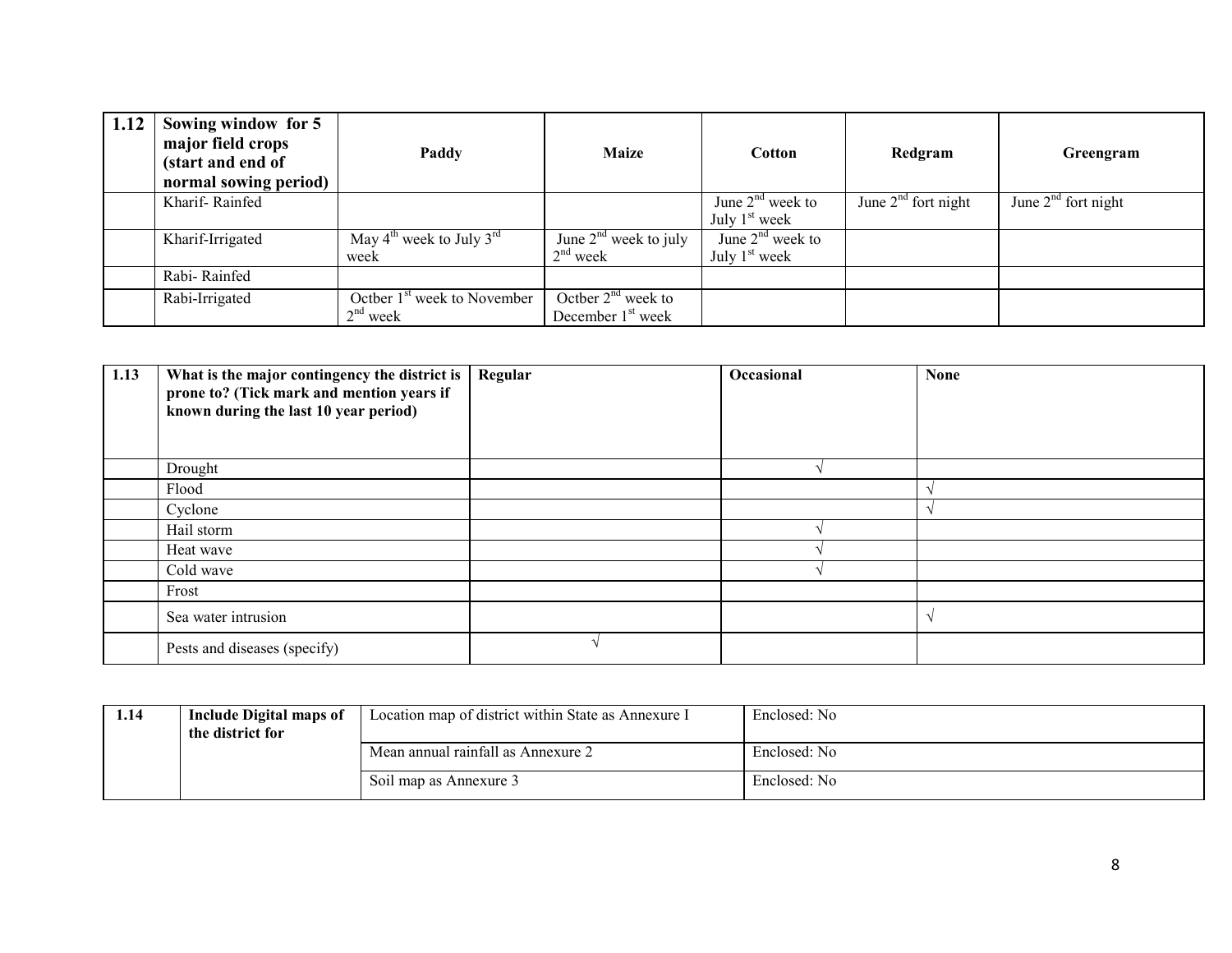### 2.0 Strategies for weather related contingencies

#### 2.1 Drought

## 2.1.1 Rainfed situation

| <b>Condition</b>                                  |                                   |                                    |                                   | <b>Suggested Contingency measures</b> |                                     |
|---------------------------------------------------|-----------------------------------|------------------------------------|-----------------------------------|---------------------------------------|-------------------------------------|
| <b>Early season</b><br>drought (delayed<br>onset) | <b>Major Farming</b><br>situation | <b>Normal Crop/cropping system</b> | Change in crop/cropping<br>system | Agronomic<br>measured                 | <b>Remarks</b> on<br>Implementation |
| Delay by 2 weeks                                  | Rainfed-Black                     | Cotton                             | No change                         |                                       |                                     |
| (Up to June 4 <sup>th</sup><br>week)              | Soils                             | Redgram                            | No change                         |                                       |                                     |
|                                                   |                                   | Soybean                            | No change                         |                                       |                                     |
|                                                   |                                   | Maize + Redgram $(2:1)$            | No change                         |                                       |                                     |
|                                                   |                                   | Greengram                          | No change                         |                                       |                                     |
|                                                   | Rainfed red sandy<br>loam         | Maize+Redgram $(2:1)$              | No change                         |                                       |                                     |
|                                                   |                                   | Maize                              | No change                         |                                       |                                     |
|                                                   |                                   | Redgram                            | No change                         |                                       |                                     |
|                                                   |                                   | Turmeric + Maize                   | No change                         |                                       |                                     |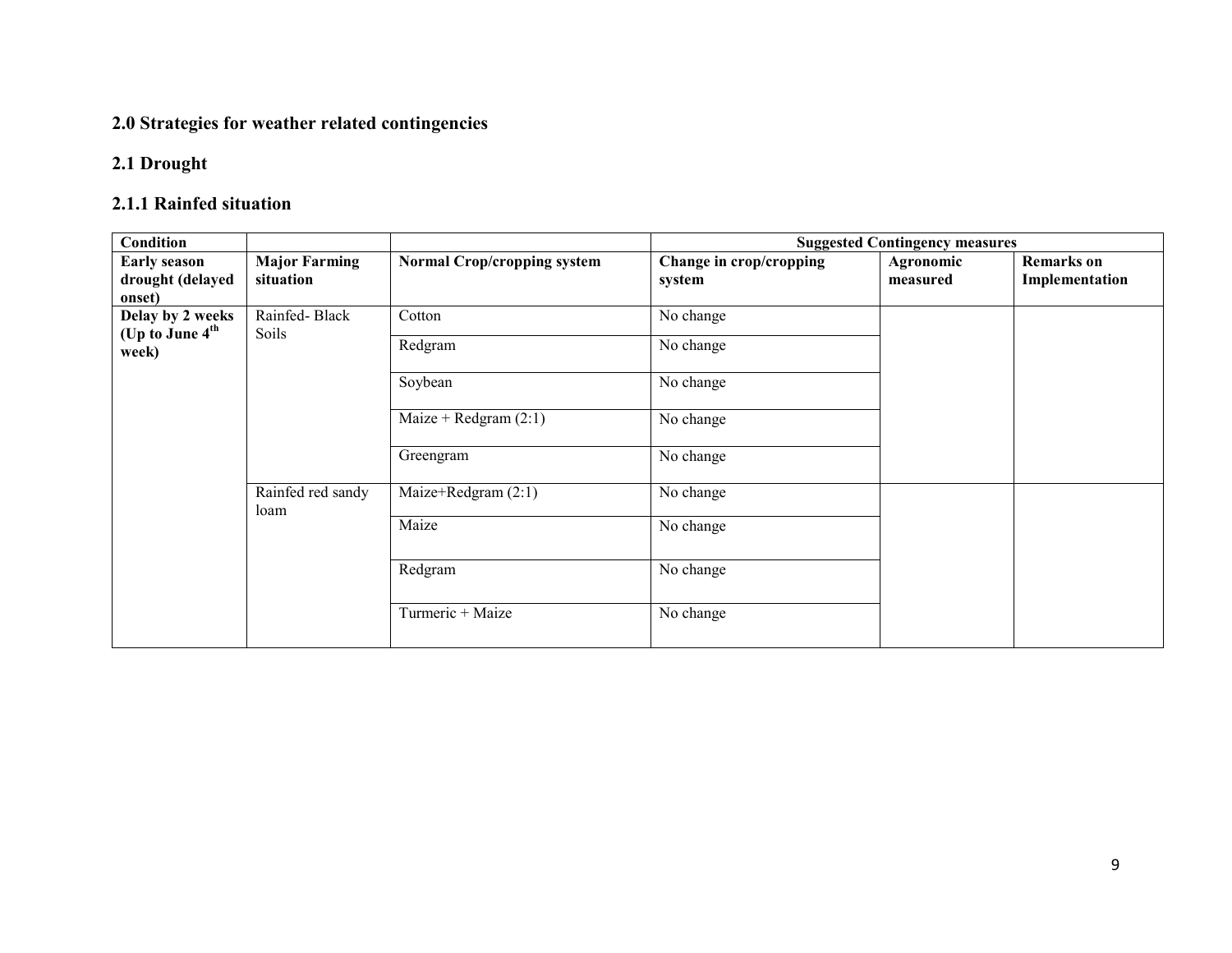| Condition                                                |                                                |                                          | <b>Suggested Contingency measures</b> |                                                                                 |                                                  |
|----------------------------------------------------------|------------------------------------------------|------------------------------------------|---------------------------------------|---------------------------------------------------------------------------------|--------------------------------------------------|
| <b>Early season</b><br>drought (delayed<br>onset)        | <b>Major Farming</b><br>situation <sup>a</sup> | Normal Crop/cropping system <sup>b</sup> | Change in<br>crop/cropping system $c$ | Agronomic measures <sup>d</sup>                                                 | <b>Remarks</b> on<br>Implementation <sup>e</sup> |
|                                                          | Rainfed black Soils                            | Cotton                                   | No change                             |                                                                                 |                                                  |
| Delay by 4 weeks<br>(Up to July 2 <sup>nd</sup><br>week) |                                                | Redgram                                  | No change                             | Prefer wilt resistant<br>medium duration varieties<br>(Maruthi, PRG-158)        |                                                  |
|                                                          |                                                | Soybean                                  | No change                             |                                                                                 |                                                  |
|                                                          |                                                | Maize + Redgram                          | No change                             | Prefer Wilt Resistant<br><b>Medium Duration varieties</b><br>(Maruthi, PRG-158) |                                                  |
|                                                          |                                                | Green gram                               | No change                             |                                                                                 |                                                  |
|                                                          | 2. Red sandy loam                              | Maize+Redgram                            | No change                             | Prefer Wilt Resistant<br><b>Medium Duration varieties</b><br>(Maruthi, PRG-158) |                                                  |
|                                                          |                                                | Maize                                    | No change                             |                                                                                 |                                                  |
|                                                          |                                                | Redgram                                  | No change                             | Prefer Wilt Resistant<br><b>Medium Duration varieties</b><br>(Maruthi, PRG-158) |                                                  |
|                                                          |                                                | Sunflower                                | No change                             |                                                                                 |                                                  |
|                                                          |                                                | Turmeric + Maize                         | Sunflower                             |                                                                                 |                                                  |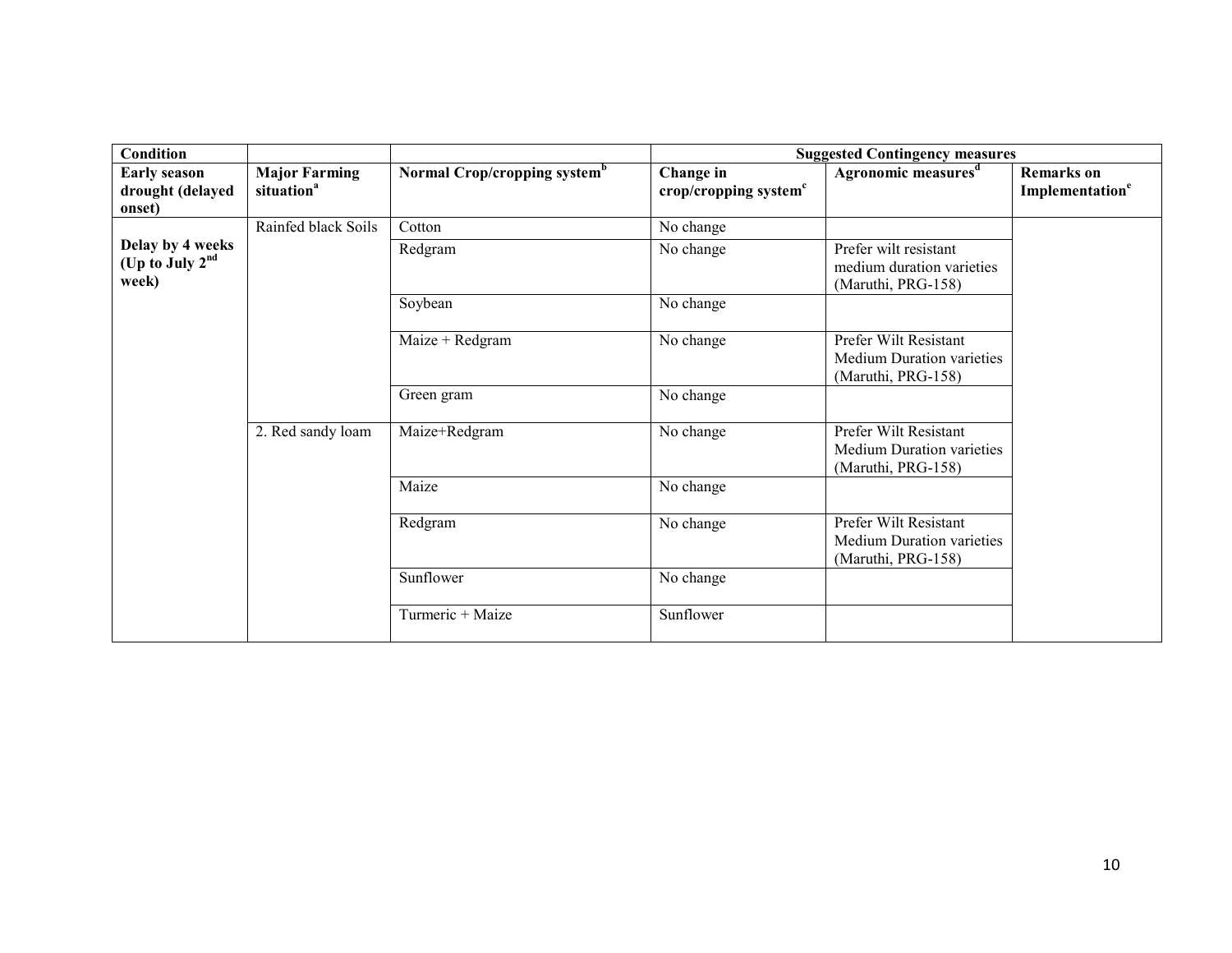| Condition                                                          |                                                |                                                    |                                                | <b>Suggested Contingency measures</b>      |                                                  |
|--------------------------------------------------------------------|------------------------------------------------|----------------------------------------------------|------------------------------------------------|--------------------------------------------|--------------------------------------------------|
| <b>Early season</b><br>drought (Upto<br>July $4^{\text{th}}$ week) | <b>Major Farming</b><br>situation <sup>a</sup> | <b>Normal Crop/cropping</b><br>system <sup>b</sup> | Change in crop/cropping<br>system <sup>c</sup> | Agronomic measures <sup>a</sup>            | <b>Remarks</b> on<br>Implementation <sup>e</sup> |
| Delay by 6 weeks                                                   | Rainfed Black                                  | Redgram                                            | No change                                      | closer spacing                             |                                                  |
| (Upto July 4 <sup>th</sup><br>week)                                | Soils                                          | $Maize + Redgram$                                  | Redgram                                        | Prefer short duration<br>variety / hybrids |                                                  |
|                                                                    |                                                | Cotton                                             | Redgram                                        | closer spacing                             |                                                  |
|                                                                    |                                                | Soybean                                            | Redgram                                        | Closer spacing                             |                                                  |
|                                                                    |                                                | Greengram                                          | Redgram                                        |                                            |                                                  |
|                                                                    | Rainfed red sandy<br>loam                      | Redgram                                            | Redgram/cluster bean                           | closer spacing (90x20<br>cm)               |                                                  |
|                                                                    |                                                | $Maize + Redgram$                                  | Sunflower / Castor                             | Prefer medium duration<br>variety / hybrid |                                                  |

| Condition                                         |                                   |                                       | <b>Suggested Contingency measures</b>                                                                                     |                                                                                                                             |                                     |
|---------------------------------------------------|-----------------------------------|---------------------------------------|---------------------------------------------------------------------------------------------------------------------------|-----------------------------------------------------------------------------------------------------------------------------|-------------------------------------|
| <b>Early season</b><br>drought (delayed<br>onset) | <b>Major Farming</b><br>situation | <b>Normal Crop/cropping</b><br>system | Change in crop/croppig system <sup>c</sup>                                                                                | <b>Agronomic measures</b>                                                                                                   | <b>Remarks</b> on<br>Implementation |
| Delay by 8 weeks<br>(Upto August $2nd$            | Rainfed<br>black<br><b>Soils</b>  | Redgram                               | Sunflower/Castor/Horsegram                                                                                                | Adopt closer spacing                                                                                                        |                                     |
| week)                                             | Rainfed red sandy<br>clay loam    | Maize + Redgram                       | Sunflower<br>Hybrids:<br>MSFH 8, MSFH 17, APSH 11,<br>BSH 1 and popular private hybrids<br>Varieties:<br>Modern: EC 68414 | Wilt resistant medium<br>duration varieties<br>(Maruthi, PRG -158.),<br>Adopt closer spacing<br>$(90 \times 20 \text{ cm})$ |                                     |

| Condition            |                        |                             | <b>Suggested Contingency measures</b> |                       |                   |
|----------------------|------------------------|-----------------------------|---------------------------------------|-----------------------|-------------------|
| Early season drought | <b>Major Farming</b>   | <b>Normal Crop/cropping</b> | Crop management                       | Soil nutrient $\&$    | <b>Remarks</b> on |
| (Normal onset)       | situation <sup>a</sup> | system"                     |                                       | moisture conservation | Implementation    |
|                      |                        |                             |                                       | measues               |                   |
| Normal onset         | black<br>Rainfed       | Cotton                      | Gap filling by raising nursery        |                       |                   |
| followed by 15-20    | Soils                  |                             | in polythene bags                     |                       |                   |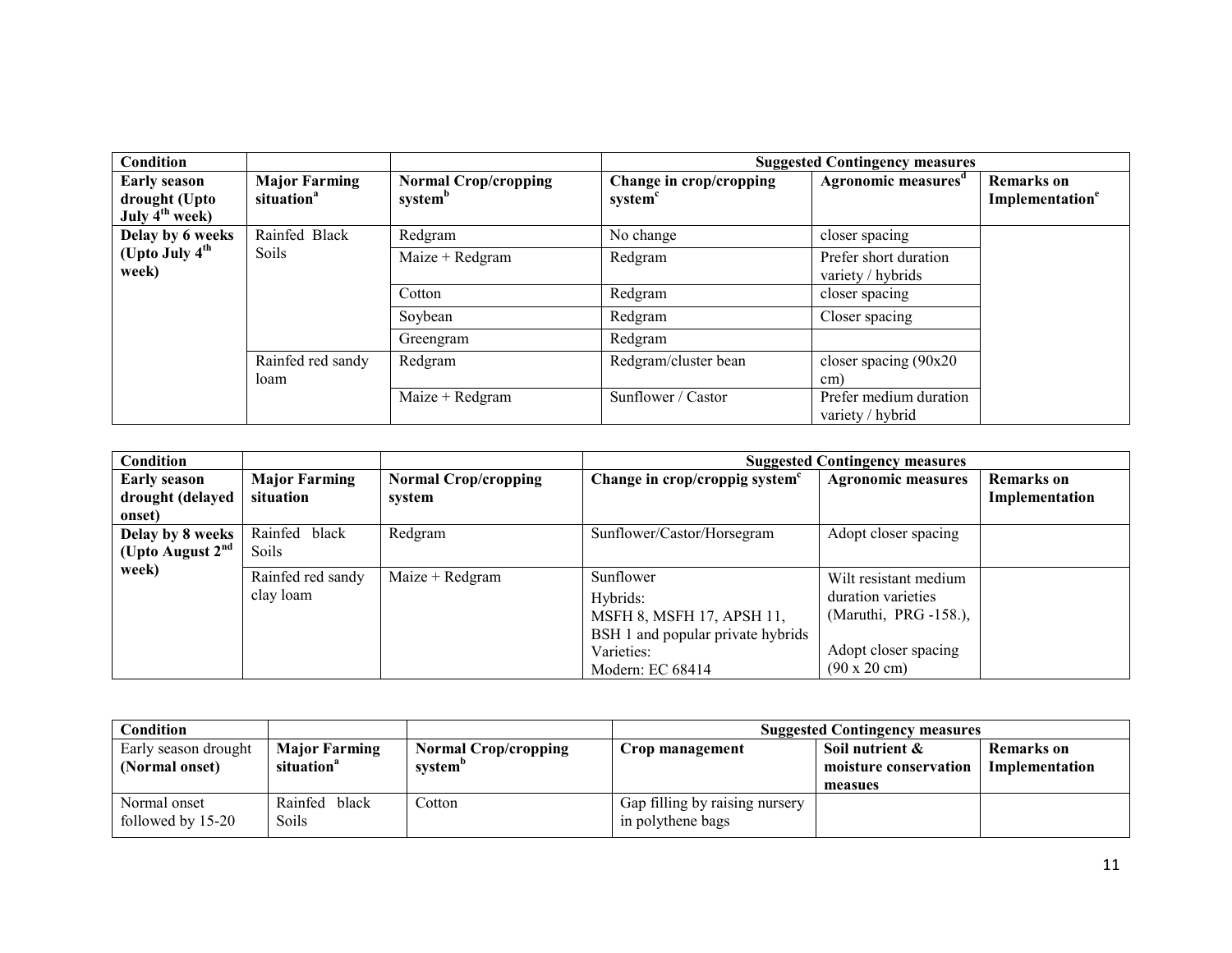| days dry spell after<br>sowing leading to<br>poor<br>germination/crop<br>stand etc. |                           | Redgram<br>Maize + Redgram<br>Soybean<br>Greengram<br>Sesamum | $\blacksquare$<br>$\blacksquare$<br>$\blacksquare$<br>$\blacksquare$<br>$\blacksquare$ | Thinning |  |
|-------------------------------------------------------------------------------------|---------------------------|---------------------------------------------------------------|----------------------------------------------------------------------------------------|----------|--|
|                                                                                     |                           |                                                               |                                                                                        |          |  |
|                                                                                     | Rainfed red sandy<br>loam | Maize + Redgram                                               | $\overline{\phantom{a}}$                                                               | Thinning |  |
|                                                                                     |                           | Maize                                                         | $\blacksquare$                                                                         |          |  |
|                                                                                     |                           | Turmeric + Maize                                              | $\blacksquare$                                                                         |          |  |

| Condition                                                                                        |                                                |                                                    |                 | <b>Suggested Contingency measures</b>                                                         |                                     |
|--------------------------------------------------------------------------------------------------|------------------------------------------------|----------------------------------------------------|-----------------|-----------------------------------------------------------------------------------------------|-------------------------------------|
| Mid season drought<br>(long dry spell,<br>consecutive 2 weeks<br>rainless $(>2.5$ mm)<br>period) | <b>Major Farming</b><br>situation <sup>a</sup> | <b>Normal Crop/cropping</b><br>system <sup>b</sup> | Crop management | Soil nutrient &<br>moisture conservation<br>measues                                           | <b>Remarks</b> on<br>Implementation |
| At vegetative stage                                                                              | Rainfed<br>black<br>Soils                      | Cotton                                             |                 | Frequent<br>intercultivation<br>Spray 2% urea or<br>2%DAP 2-3 times at<br>10-15 days interval |                                     |
|                                                                                                  |                                                | Redgram                                            | -               |                                                                                               |                                     |
|                                                                                                  |                                                | $Maize + Redgram$                                  |                 |                                                                                               |                                     |
|                                                                                                  |                                                | Soybean                                            |                 |                                                                                               |                                     |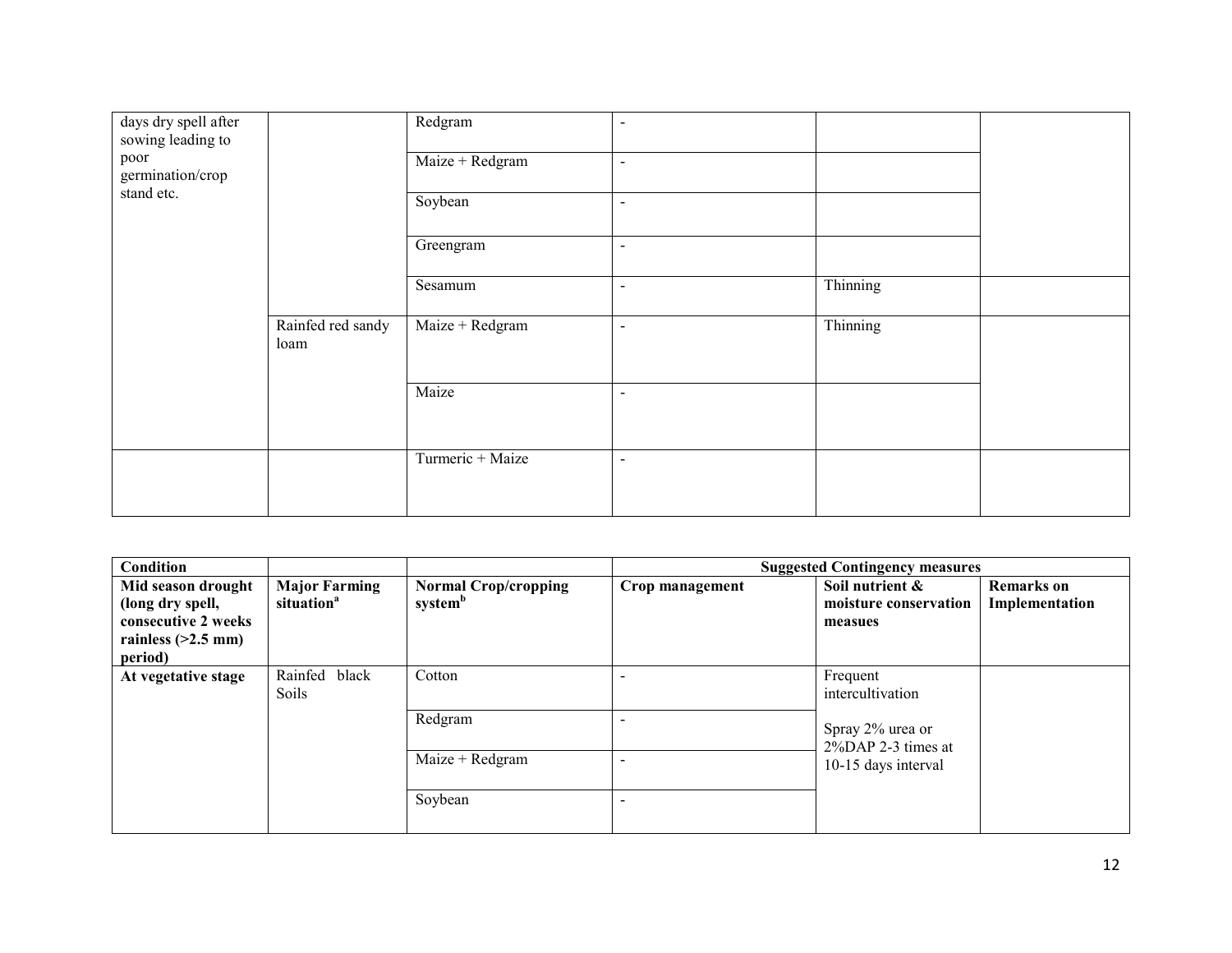|                           | Greengram        | $\,$                     |                         |  |
|---------------------------|------------------|--------------------------|-------------------------|--|
|                           | Sesamum          | $\overline{\phantom{a}}$ |                         |  |
| Rainfed red sandy<br>loam | Maize + Redgram  | $\overline{\phantom{a}}$ |                         |  |
|                           | Maize            | $\,$                     |                         |  |
|                           | Turmeric + Maize | $\overline{\phantom{a}}$ | Supplemental irrigation |  |

| Condition                                                                                        |                                                |                                                    |                 | <b>Suggested Contingency measures</b>                                                         |                                     |
|--------------------------------------------------------------------------------------------------|------------------------------------------------|----------------------------------------------------|-----------------|-----------------------------------------------------------------------------------------------|-------------------------------------|
| Mid season drought<br>(long dry spell,<br>consecutive 2 weeks<br>rainless $(>2.5$ mm)<br>period) | <b>Major Farming</b><br>situation <sup>a</sup> | <b>Normal Crop/cropping</b><br>system <sup>b</sup> | Crop management | Soil nutrient &<br>moisture conservation<br>measues                                           | <b>Remarks</b> on<br>Implementation |
| At reproductive<br>stage                                                                         | Rainfed<br>black<br>Soils                      | Cotton                                             |                 | Frequent<br>intercultivation<br>Spray 2% urea or<br>2%DAP 2-3 times at<br>10-15 days interval |                                     |
|                                                                                                  |                                                | Redgram                                            |                 |                                                                                               |                                     |
|                                                                                                  |                                                | $Maize + Redgram$                                  |                 |                                                                                               |                                     |
|                                                                                                  | Soybean                                        |                                                    |                 |                                                                                               |                                     |
|                                                                                                  |                                                | Greengram                                          |                 |                                                                                               |                                     |
|                                                                                                  |                                                | Sesamum                                            | ۰               |                                                                                               |                                     |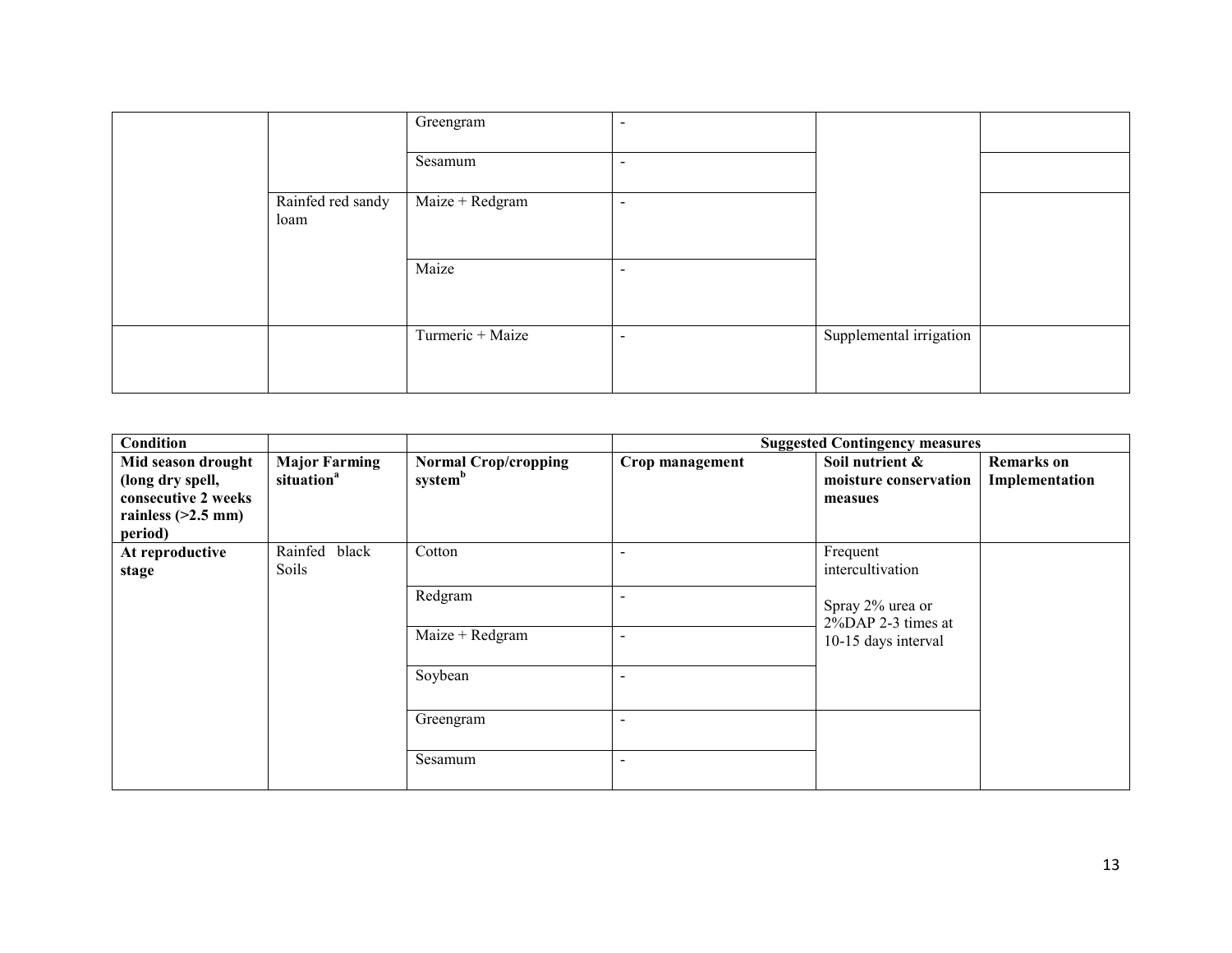| Rainfed red sandy<br>loam | $Maize + Redgram$ | $\,$                     | Provide supplemental<br>irrigation      |
|---------------------------|-------------------|--------------------------|-----------------------------------------|
|                           | Maize             | -                        | Limited irrigation in<br>alternate rows |
|                           | Turmeric + Maize  | $\overline{\phantom{0}}$ | Supplemental irrigation                 |

| Condition                                                                                        |                                                |                                                    |                          | <b>Suggested Contingency measures</b>                         |                                     |
|--------------------------------------------------------------------------------------------------|------------------------------------------------|----------------------------------------------------|--------------------------|---------------------------------------------------------------|-------------------------------------|
| Mid season drought<br>(long dry spell,<br>consecutive 2 weeks<br>rainless $(>2.5$ mm)<br>period) | <b>Major Farming</b><br>situation <sup>a</sup> | <b>Normal Crop/cropping</b><br>system <sup>b</sup> | Crop management          | Rabi crop planning                                            | <b>Remarks</b> on<br>Implementation |
| <b>Terminal drought</b>                                                                          | Rainfed<br>black<br>Soils                      | Cotton                                             | $\blacksquare$           | Spray 2% urea or<br>2%DAP 2-3 times at<br>10-15 days interval |                                     |
|                                                                                                  |                                                | Redgram                                            | $\blacksquare$           |                                                               |                                     |
|                                                                                                  |                                                | $Maize + Redgram$                                  | $\blacksquare$           |                                                               |                                     |
|                                                                                                  |                                                | Soybean                                            | $\overline{\phantom{a}}$ | In case of crop failure,<br>go for normal rabi                |                                     |
|                                                                                                  |                                                | Greengram                                          | $\overline{\phantom{a}}$ | crops of Jowar,<br>Safflower, Sunflower                       |                                     |
|                                                                                                  |                                                | Sesamum                                            | $\blacksquare$           |                                                               |                                     |
|                                                                                                  | Rainfed red sandy<br>loam                      | Maize + Redgram                                    | $\blacksquare$           | Provide supplemental<br>irrigation                            |                                     |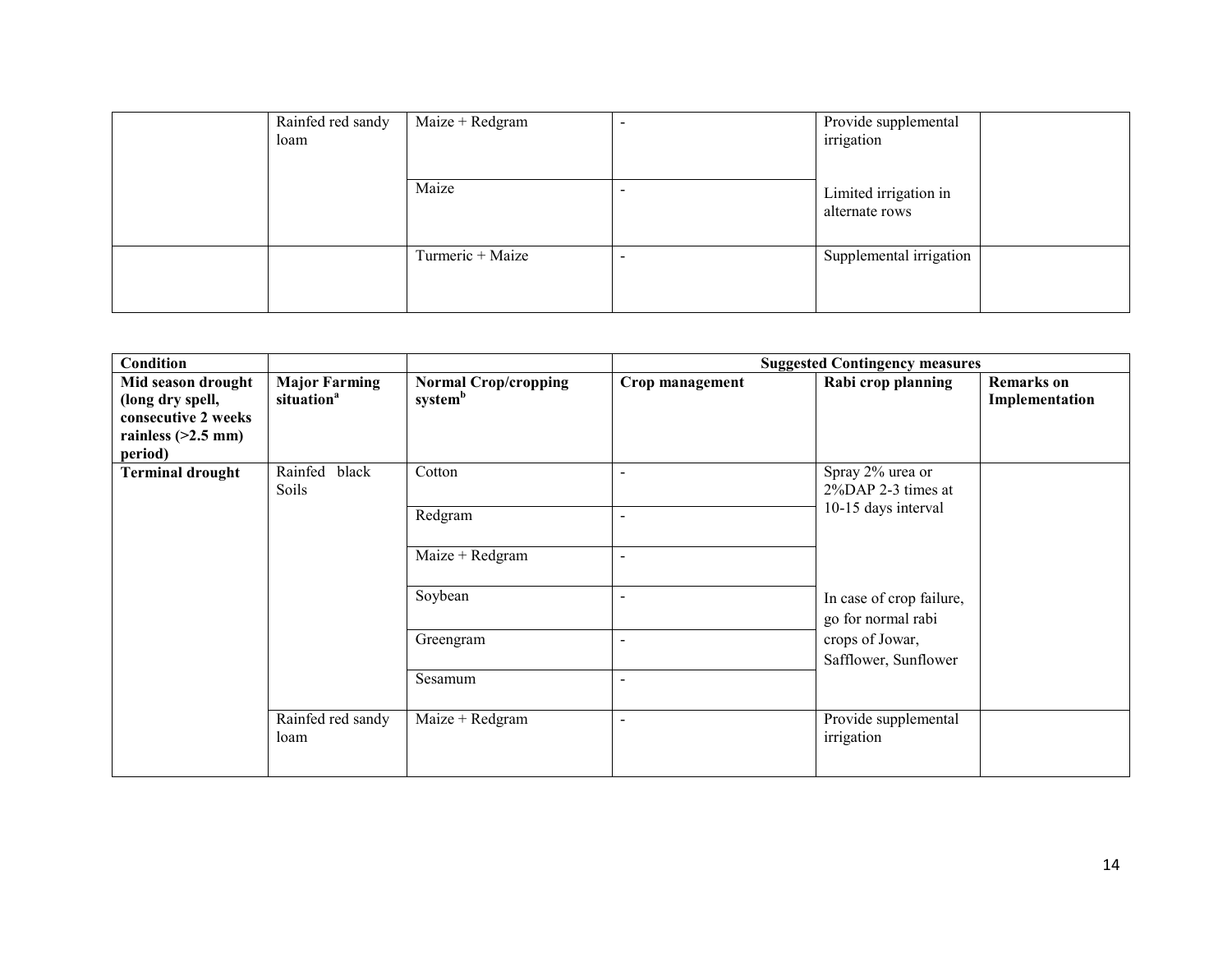|  | Maize            | Limited irrigation in<br>alternate rows |  |
|--|------------------|-----------------------------------------|--|
|  | Turmeric + Maize | Supplemental irrigation                 |  |

## 2.1.2 Irrigated situation

| Condition                                                       |                                   |                                       | <b>Suggested Contingency measures</b> |                                                                                                                                                                                                                                                                                                                                                                                                                                                                                                                 |                                     |
|-----------------------------------------------------------------|-----------------------------------|---------------------------------------|---------------------------------------|-----------------------------------------------------------------------------------------------------------------------------------------------------------------------------------------------------------------------------------------------------------------------------------------------------------------------------------------------------------------------------------------------------------------------------------------------------------------------------------------------------------------|-------------------------------------|
|                                                                 | <b>Major Farming</b><br>situation | <b>Normal Crop/cropping</b><br>system | Change in crop/cropping<br>system     | <b>Agronomic measures</b>                                                                                                                                                                                                                                                                                                                                                                                                                                                                                       | <b>Remarks</b> on<br>Implementation |
| Delayed release<br>of water in<br>canals due to low<br>rainfall | 1. Irrigated Red<br>& black soils | Paddy                                 | Paddy                                 | Wherever possible green manure<br>crops like Sunhemp, Pillipesara,<br>Greengram may be sown with<br>little showers some portion of<br>sunhemp may be fed as fodder left<br>over may be incorporated as and<br>when release of water<br>Dry seeding of rice can also be<br>taken-up<br>Gallmidge resistant varieties like<br>Eerramallelu, Kavya, Jagityal<br>sannalu, Polasaprabha are<br>preferred<br>Nitrogen application in nurseries<br>may be avoided<br>Transplantation of aged seedlings<br>by adjusting |                                     |
|                                                                 | 2. Irrigated red<br>sandy loam    | Maize                                 | No change                             | Select short duration hybrids.                                                                                                                                                                                                                                                                                                                                                                                                                                                                                  |                                     |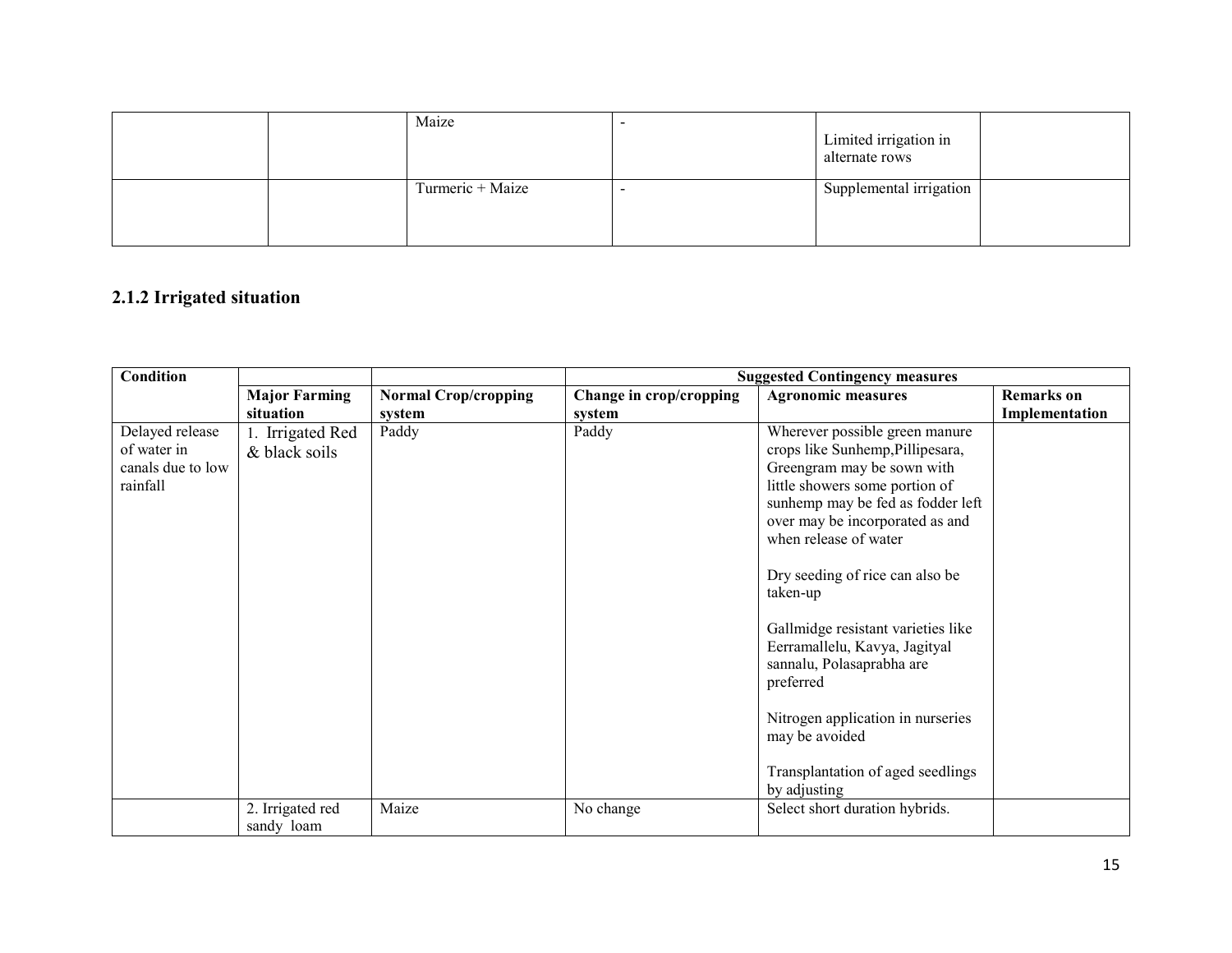| Condition |                      |                             | <b>Suggested Contingency measures</b> |                                        |                   |
|-----------|----------------------|-----------------------------|---------------------------------------|----------------------------------------|-------------------|
|           | <b>Major Farming</b> | <b>Normal Crop/cropping</b> | Change in crop/cropping               | <b>Agronomic measures</b>              | <b>Remarks</b> on |
|           | situation            | system                      | system                                |                                        | Implementation    |
|           |                      |                             |                                       | Irrigated at critical stages (silking) |                   |
|           |                      |                             |                                       | and tasseling stages)                  |                   |
|           |                      | Cotton                      | No change                             | Select short duration Pvt. hybrids.    |                   |
|           |                      |                             |                                       |                                        |                   |
|           |                      |                             |                                       | Irrigated critical (square and boll    |                   |
|           |                      |                             |                                       | formation stage)                       |                   |

| Condition           |                        |                             | <b>Suggested Contingency measures</b> |                       |                             |
|---------------------|------------------------|-----------------------------|---------------------------------------|-----------------------|-----------------------------|
|                     | <b>Major Farming</b>   | <b>Normal Crop/cropping</b> | Change in crop/cropping               | Agronomic measures    | Remarks on                  |
|                     | situation <sup>1</sup> | system <sup>g</sup>         | system"                               |                       | Implementation <sup>1</sup> |
| Limited release of  | Irrigated medium       | Rice                        | Rice or ID crops like maize,          | Alternate wetting and |                             |
| water in canals due | black soils            |                             | sunflower                             | drying                |                             |
| to low rainfall     |                        |                             |                                       |                       |                             |

| Condition        |                       |                             | <b>Suggested Contingency measures</b> |                     |                   |
|------------------|-----------------------|-----------------------------|---------------------------------------|---------------------|-------------------|
|                  | <b>Major Farming</b>  | <b>Normal Crop/cropping</b> | Change in crop/cropping               | Agronomic measures' | <b>Remarks</b> on |
|                  | situation             | system                      | system                                |                     | Implementation    |
| Non release of   | Irrigated red & black | Rice                        | Sunflower                             |                     |                   |
| water in canals  | soils                 |                             | Castor                                |                     |                   |
| under delayed    |                       |                             |                                       |                     |                   |
| onset of monsoon |                       |                             |                                       |                     |                   |
| in catchment     |                       |                             |                                       |                     |                   |

| Condition         |                        |                             | <b>Suggested Contingency measures</b> |                       |                             |
|-------------------|------------------------|-----------------------------|---------------------------------------|-----------------------|-----------------------------|
|                   | <b>Major Farming</b>   | <b>Normal Crop/cropping</b> | Change in crop/cropping               | Agronomic measures'   | <b>Remarks</b> on           |
|                   | situation <sup>1</sup> | system <sup>g</sup>         | system"                               |                       | Implementation <sup>J</sup> |
| Lack of inflows   | Irrigated red & black  | Rice                        | Rice                                  | 1. Short duration     |                             |
| into tanks due to | soils                  |                             |                                       | varieties like        |                             |
| insufficient      |                        |                             |                                       | Erramallelu, Jagtiala |                             |
| /delayed onset of |                        |                             |                                       | Sannalu, WGL-44,      |                             |
| monsoon           |                        |                             |                                       | JGL-3844, MTU-1010    |                             |
|                   |                        |                             |                                       | and Tellahamsa are    |                             |
|                   |                        |                             |                                       | preferred over        |                             |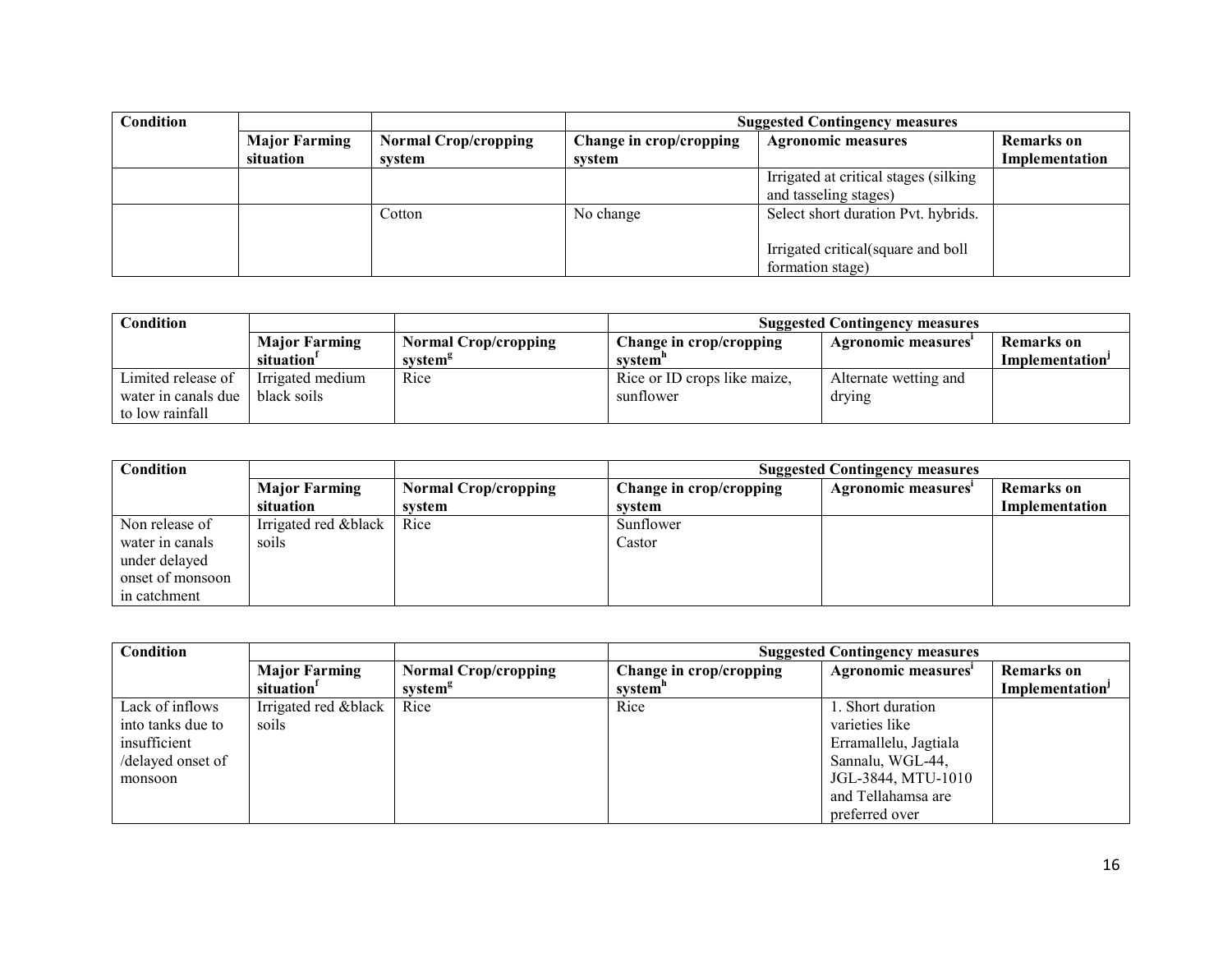| Condition |                        |                             | <b>Suggested Contingency measures</b> |                          |                             |
|-----------|------------------------|-----------------------------|---------------------------------------|--------------------------|-----------------------------|
|           | <b>Major Farming</b>   | <b>Normal Crop/cropping</b> | Change in crop/cropping               | Agronomic measures'      | <b>Remarks</b> on           |
|           | situation <sup>1</sup> | system <sup>g</sup>         | system <sup>n</sup>                   |                          | Implementation <sup>J</sup> |
|           |                        |                             |                                       | traditional varieties.   |                             |
|           |                        |                             |                                       | 2. Sowing of green       |                             |
|           |                        |                             |                                       | manure crops             |                             |
|           |                        |                             |                                       | 3. Raising nurseries     |                             |
|           |                        |                             |                                       | with medium duration     |                             |
|           |                        |                             |                                       | rice varieties (JGL-384, |                             |
|           |                        |                             |                                       | WGL-14, WGL-32100,       |                             |
|           |                        |                             |                                       | JGL-3824, JGL-11470).    |                             |
|           |                        |                             |                                       | 4. Planting aged         |                             |
|           |                        |                             |                                       | seedling                 |                             |

| Condition       |                      |                             | <b>Suggested Contingency measures</b> |                           |                 |
|-----------------|----------------------|-----------------------------|---------------------------------------|---------------------------|-----------------|
|                 | <b>Major Farming</b> | <b>Normal Crop/cropping</b> | Change in crop/cropping               | Agronomic measures        | Remarks on      |
|                 | situation            | system <sup>8</sup>         | system"                               |                           | Implementation' |
| Insufficient    | Irrigated red        | Rice                        | Sunflower                             | Irrigated critical stages |                 |
| groundwater     | &black soils         |                             | Redgram                               |                           |                 |
| recharge due to |                      |                             | Chickpea                              |                           |                 |
| low rainfall    |                      |                             | Safflower                             |                           |                 |

# 2.2 Unusual rains (untimely, unseasonal etc) (for both rainfed and irrigated situations)

| <b>Condition</b>                                                                        |                                                             | <b>Suggested contingency measure</b>                                              |                        |                                                           |  |  |  |
|-----------------------------------------------------------------------------------------|-------------------------------------------------------------|-----------------------------------------------------------------------------------|------------------------|-----------------------------------------------------------|--|--|--|
| <b>Continuous</b><br>high rainfall<br>in a short<br>span leading<br>to water<br>logging | <b>Vegetative stage</b>                                     | <b>Flowering stage</b>                                                            | Crop maturity stage    | Post-harvest                                              |  |  |  |
| Paddy                                                                                   | Drain out excess water<br>Take-up plant protection measures | Drain out excess water.<br>Timely Plant protection Measures<br>are to be taken up | Drain out excess water | Spray salt solution to<br>prevent germination of<br>paddy |  |  |  |
| Cotton                                                                                  | Drain out excess water<br>Take-up plant protection measures | Drain out excess water.<br><b>Timely Plant protection Measures</b>                | Drain out excess water |                                                           |  |  |  |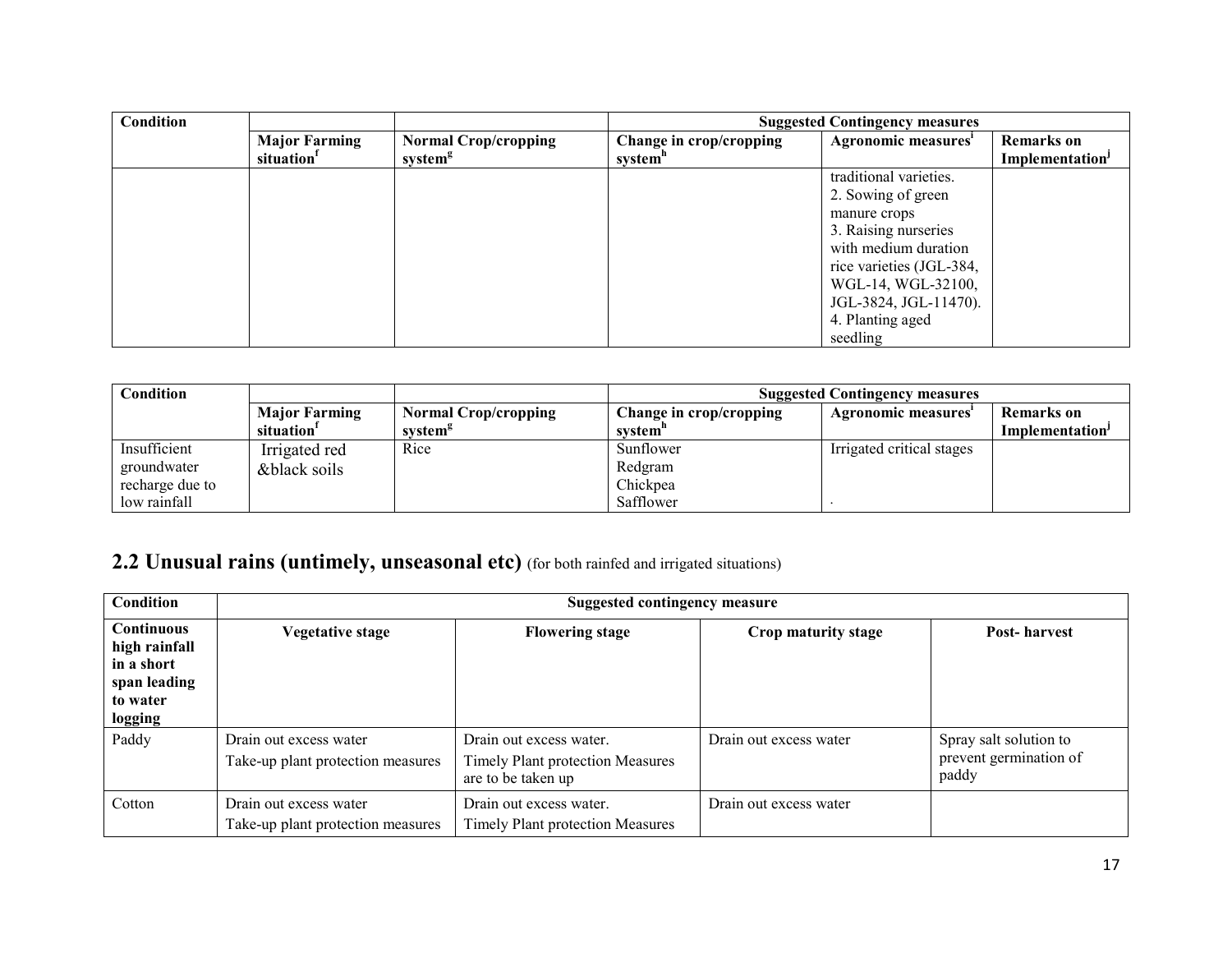|                 |                                                                                                                                                                                                                                                                                                                                                                                               | are to be taken up                                                                                                                                                                                                        |                                                                                                                                |                                                                                                                                                                                                                                                         |
|-----------------|-----------------------------------------------------------------------------------------------------------------------------------------------------------------------------------------------------------------------------------------------------------------------------------------------------------------------------------------------------------------------------------------------|---------------------------------------------------------------------------------------------------------------------------------------------------------------------------------------------------------------------------|--------------------------------------------------------------------------------------------------------------------------------|---------------------------------------------------------------------------------------------------------------------------------------------------------------------------------------------------------------------------------------------------------|
| Maize           | Drain out excess water<br>Take-up plant protection measures                                                                                                                                                                                                                                                                                                                                   | Drain out excess water.<br><b>Timely Plant protection Measures</b><br>are to be taken up                                                                                                                                  | Drain out excess water                                                                                                         | 1. Shifting of cobs<br>immediately after drying                                                                                                                                                                                                         |
| Redgram         | Drain out excess water<br>Take-up plant protection measures                                                                                                                                                                                                                                                                                                                                   | Drain out excess water.<br>Timely Plant protection Measures<br>are to be taken up                                                                                                                                         | Drain out excess water                                                                                                         |                                                                                                                                                                                                                                                         |
| Greengram       | Drain out excess water<br>Take-up plant protection measures                                                                                                                                                                                                                                                                                                                                   | Drain out excess water.<br><b>Timely Plant protection Measures</b><br>are to be taken up                                                                                                                                  | Drain out excess water                                                                                                         |                                                                                                                                                                                                                                                         |
| Horticulture    |                                                                                                                                                                                                                                                                                                                                                                                               |                                                                                                                                                                                                                           |                                                                                                                                |                                                                                                                                                                                                                                                         |
| <b>Mango</b>    | Drain the excess water as soon<br>$\bullet$<br>as possible<br>Spray 1% KNO3 or Urea 2%<br>$\bullet$<br>solution 2-3 times.<br>Wind damaged branches<br>$\bullet$<br>should be pruned using<br>disinfected secatures and cut<br>ends must be smeared with<br>Bordeaux paste                                                                                                                    | Drain the excess water as soon<br>$\bullet$<br>as possible<br>Spray 1% KNO3 or Urea 2%<br>$\bullet$<br>solution 2-3 times.                                                                                                | Drain the excess water as<br>$\bullet$<br>soon as possible<br>Harvest the mature produce<br>$\bullet$<br>in a clear sunny day' | Store the fruits in well<br>$\bullet$<br>ventilated place<br>temporarily before it<br>can be marketed.<br>Market the fruits as<br>$\bullet$<br>soon as possible.                                                                                        |
|                 | <b>Horticultural crops - Vegetables</b>                                                                                                                                                                                                                                                                                                                                                       |                                                                                                                                                                                                                           |                                                                                                                                |                                                                                                                                                                                                                                                         |
| <b>Chillies</b> | Drain the excess water as soon<br>$\bullet$<br>as possible<br>Spray Urea 2% solution 2-3<br>$\bullet$<br>times.<br>Topdressing of booster dose of<br>$\bullet$<br>15 kg MOP + 30 kg Urea per<br>acre as soon as possible.<br>Gap filling may be taken up if<br>$\bullet$<br>the plants are two weeks old<br>and sowing window is still<br>available for the crop.<br>In case of severe damage | Drain the excess water as soon<br>$\bullet$<br>as possible<br>Spray Urea 2% solution 2-3<br>$\bullet$<br>times.<br>Topdressing of booster dose of<br>$\bullet$<br>15 kg MOP + 30 kg Urea per<br>acre as soon as possible. | Drain the excess water as<br>$\bullet$<br>soon as possible<br>Harvest the matured fruits in a<br>$\bullet$<br>clear sunny day. | Dry the pods on concrete<br>floor immediately after<br>the appearance of<br>sunlight (or).<br>Use poly house solar<br>driers for quick drying<br>Grade the pods and<br>market as soon as<br>possible.<br>Do not store such<br>produce for long periods. |
|                 | (considered as complete                                                                                                                                                                                                                                                                                                                                                                       |                                                                                                                                                                                                                           |                                                                                                                                |                                                                                                                                                                                                                                                         |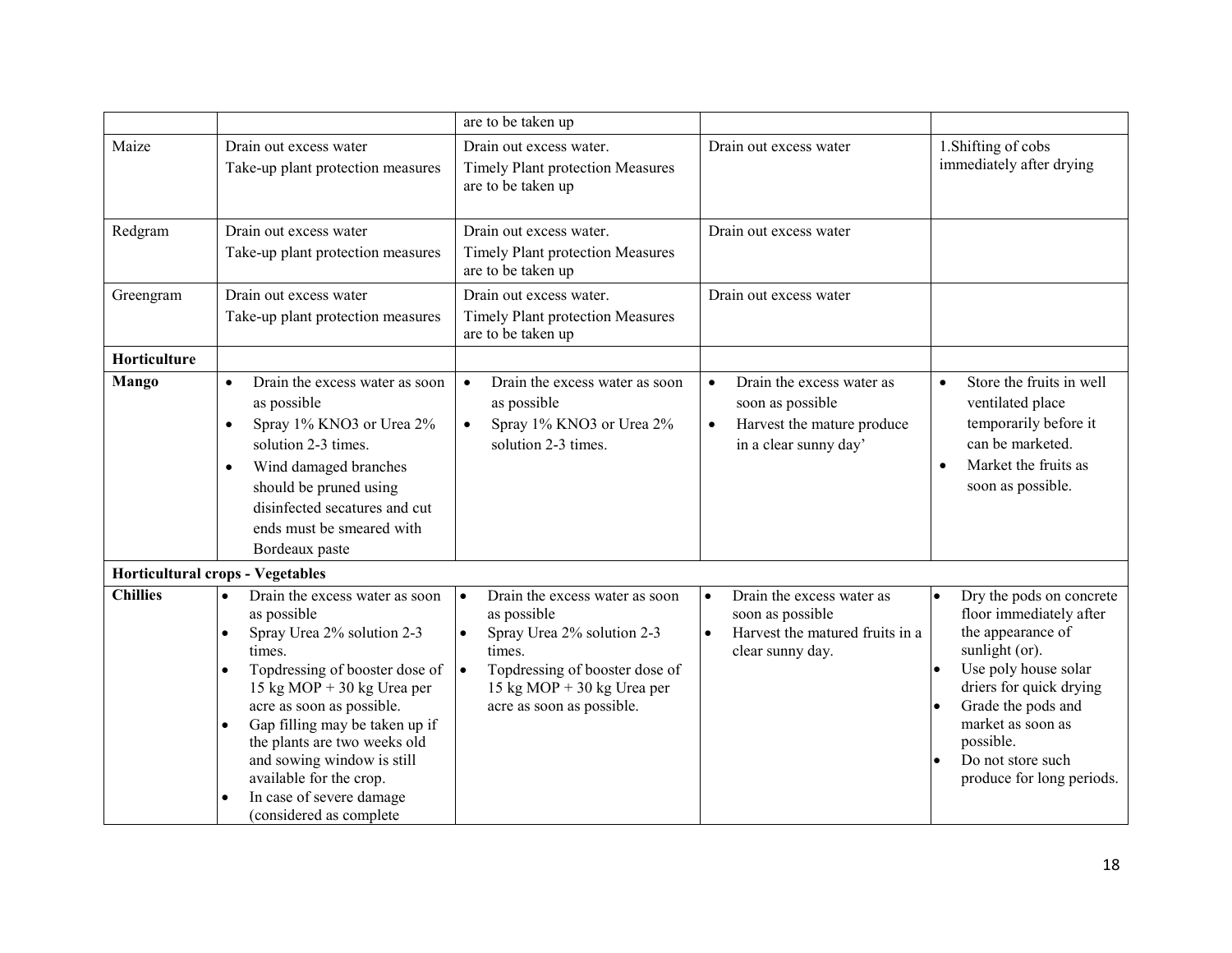|                                    | economical loss), and the<br>contingency period is between<br>June to August, sowing of best<br>alternative crop must be taken<br>up.                                                                                                                                                                                                                                                                                                                                                                                                                             |                                                                                                                                                                                                                                             |                                                                                                                                   |                                                                                                                                                                                                                                                                                                                                |
|------------------------------------|-------------------------------------------------------------------------------------------------------------------------------------------------------------------------------------------------------------------------------------------------------------------------------------------------------------------------------------------------------------------------------------------------------------------------------------------------------------------------------------------------------------------------------------------------------------------|---------------------------------------------------------------------------------------------------------------------------------------------------------------------------------------------------------------------------------------------|-----------------------------------------------------------------------------------------------------------------------------------|--------------------------------------------------------------------------------------------------------------------------------------------------------------------------------------------------------------------------------------------------------------------------------------------------------------------------------|
| Tomato                             | Drain the excess water as soon<br>$\bullet$<br>as possible<br>Spray Urea 2% solution 2-3<br>$\bullet$<br>times.<br>Topdressing of booster dose of<br>$\bullet$<br>12 kg MOP + 30 kg Urea per<br>acre as soon as possible.<br>Gap filling may be taken up if<br>the plants are two weeks old<br>and sowing window is still<br>available for the crop.<br>In case of severe damage<br>$\bullet$<br>(considered as complete<br>economical loss), and the<br>contingency period is between<br>June to August, sowing of best<br>alternative crop must be taken<br>up. | Drain the excess water as soon<br>$\bullet$<br>as possible<br>Spray Urea 2% solution 2-3<br>$\bullet$<br>times.<br>Topdressing of booster dose of<br>$\bullet$<br>$10 \text{ kg MOP} + 30 \text{ kg Urea per}$<br>acre as soon as possible. | Drain the excess water as<br>$\bullet$<br>soon as possible<br>Harvest the marketable fruits<br>$\bullet$<br>in a clear sunny day' | Store the harvested fruits<br>$\bullet$<br>in well ventilated place<br>temporarily before it can<br>be marketed.<br>Market the fruits as soon<br>as possible.                                                                                                                                                                  |
| <b>Spices and Plantation crops</b> |                                                                                                                                                                                                                                                                                                                                                                                                                                                                                                                                                                   |                                                                                                                                                                                                                                             |                                                                                                                                   |                                                                                                                                                                                                                                                                                                                                |
| Turmeric                           | Drain the excess water as soon<br>$\bullet$<br>as possible<br>Spray Urea 2% or 1% KNO3<br>$\bullet$<br>followed by Ferrous Sulphate<br>$0.5\%$ + Citric Acid 0.1 %<br>solution 2-3 times.<br>Topdressing of booster dose of<br>$\bullet$<br>$40 \text{ kg} \text{ MOP} + 50 \text{ kg} \text{ Urea}$<br>along with 250 kg of Neem<br>Cake per acre as soon as<br>possible.<br>In case of severe damage<br>(considered as complete                                                                                                                                 | Drain the excess water as soon<br>$\bullet$<br>as possible<br>Spray Urea 2% or 1% KNO3<br>$\bullet$<br>solution 2-3 times.                                                                                                                  | Drain the excess water as<br>$\bullet$<br>soon as possible<br>Harvest the rhizomes when<br>$\bullet$<br>field comes to normal     | Dry the rhizomes on<br>concrete floor or use<br>boilers (if available) for<br>processing immediately<br>Grade and separate the<br>$\bullet$<br>rotten and mould<br>affected rhizomes.<br>Pack the dried material<br>$\bullet$<br>in gunny bags<br>disinfected with safe<br>insecticides<br>Store in a well<br>ventilated rooms |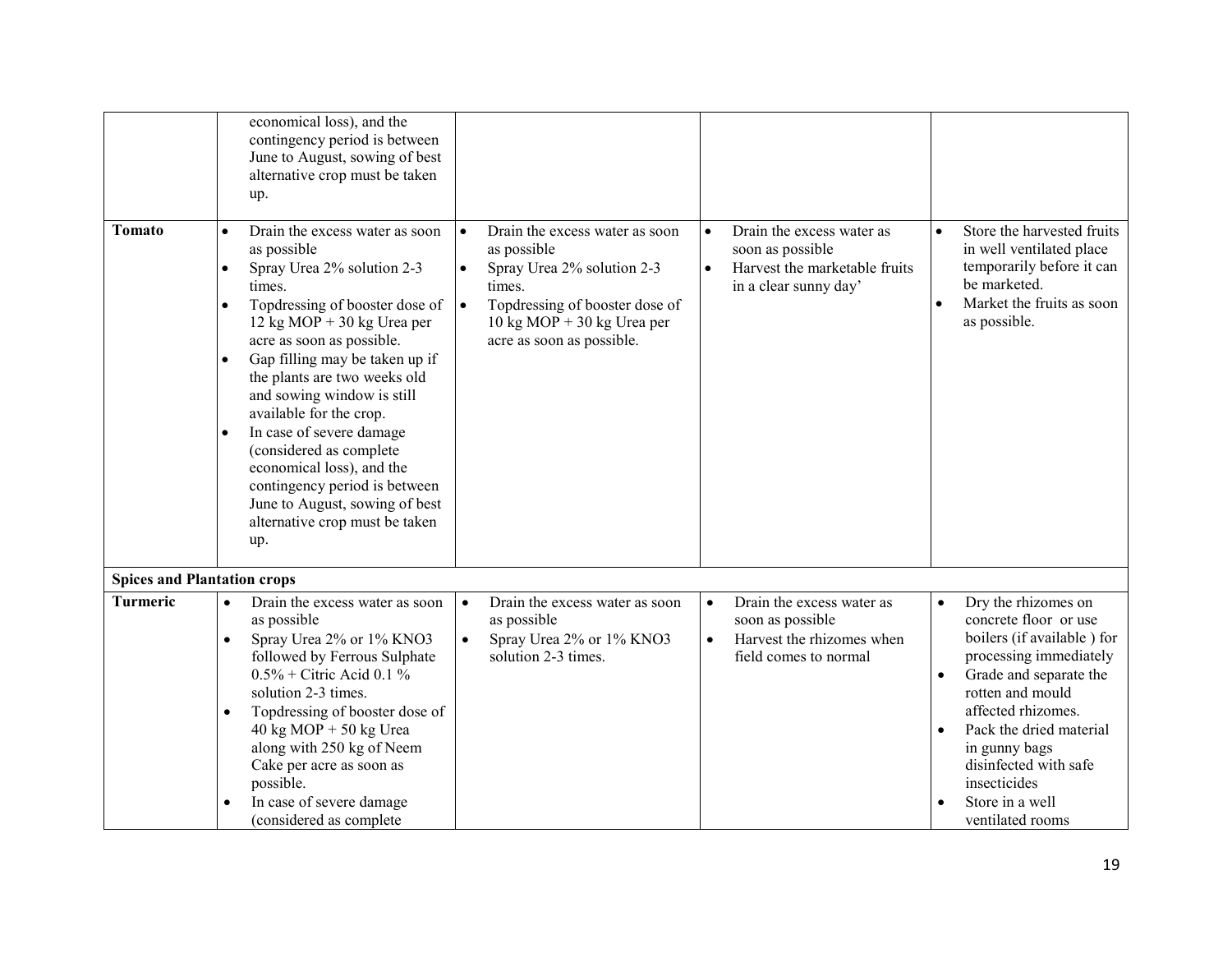| economical loss or if<br>inundation is more than for<br>four days), and the<br>contingency period is between<br>June to August, sowing of best<br>alternative crop must be taken |  |  |
|----------------------------------------------------------------------------------------------------------------------------------------------------------------------------------|--|--|
| up.                                                                                                                                                                              |  |  |

# 2.3 Floods

| Condition                                                   |                                                                                     | Suggested contingency measure <sup>o</sup>                                          |                                                               |                                                                                                |
|-------------------------------------------------------------|-------------------------------------------------------------------------------------|-------------------------------------------------------------------------------------|---------------------------------------------------------------|------------------------------------------------------------------------------------------------|
| Transient water logging/ partial<br>inundation <sup>1</sup> | Seedling / nursery stage                                                            | <b>Vegetative stage</b>                                                             | <b>Reproductive stage</b>                                     | At harvest                                                                                     |
| Paddy                                                       | Drain out excess water<br>Take-up plant protection<br>measures                      | Drain out excess water.<br>Timely Plant protection<br>Measures are to be taken up   | Drain out excess water                                        |                                                                                                |
| Cotton                                                      | Drain out excess water<br>Take-up plant protection<br>measures                      | Drain out excess water.<br>Timely Plant protection<br>Measures are to be taken up   | Drain out excess water                                        |                                                                                                |
| Maize                                                       | Drain out excess water<br>Take-up plant protection<br>measures                      | Drain out excess water.<br>Timely Plant protection<br>Measures are to be taken up   | Drain out excess water                                        |                                                                                                |
| Redgram                                                     | Drain out excess water<br>Take-up plant protection<br>measures                      | Drain out excess water.<br>Timely Plant protection<br>Measures are to be taken up   | Drain out excess water                                        |                                                                                                |
| Greengram                                                   | Drain out excess water<br>Take-up plant protection<br>measures                      | Drain out excess water.<br>Timely Plant protection<br>Measures are to be taken up   | Drain out excess water                                        |                                                                                                |
| Horticulture                                                |                                                                                     |                                                                                     |                                                               |                                                                                                |
| <b>Horticulture crops - Fruits</b>                          |                                                                                     |                                                                                     |                                                               |                                                                                                |
| Mango                                                       | Drain the excess water as<br>$\bullet$<br>soon as possible<br>Spray 1% KNO3 or Urea | Drain the excess water as<br>$\bullet$<br>soon as possible<br>Spray 1% KNO3 or Urea | Drain the excess<br>$\bullet$<br>water as soon as<br>possible | Drain the excess water<br>$\bullet$<br>as soon as possible.<br>Harvest the mature<br>$\bullet$ |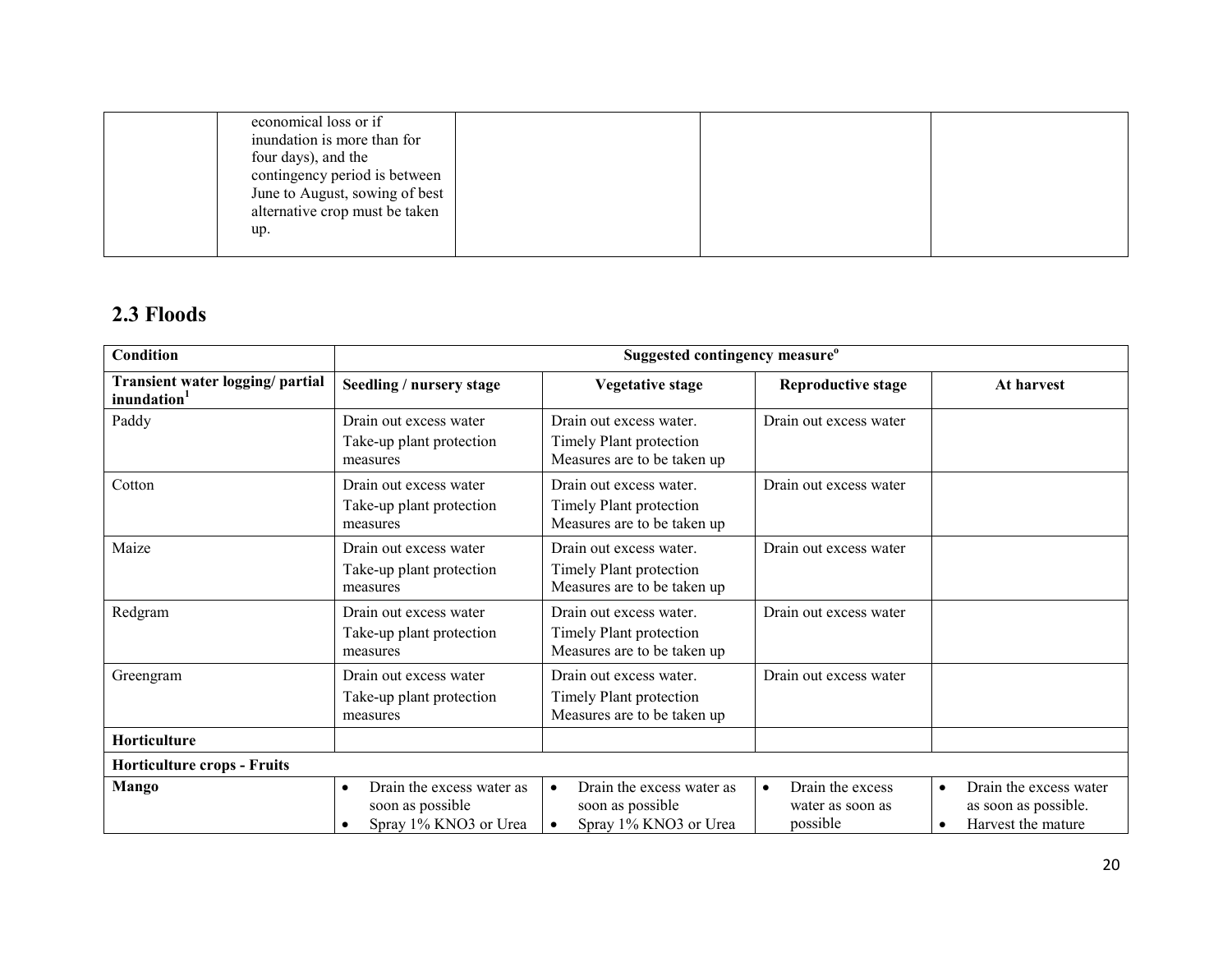|                                                     | 2% solution 2-3 times.                                     | 2% solution 2-3 times.                                                                                                                                                                                                                                                                                                                                      | Spray 1% KNO3 or<br>$\bullet$<br>Urea 2% solution 2-<br>3 times.                                                                                                                                                                     | fruits as soon as<br>possible.<br>Store the fruits in well<br>$\bullet$<br>ventilated place<br>temporarily before it<br>can be marketed.<br>Market the fruits as<br>$\bullet$<br>soon as possible.                                                                                                                                                                                                                     |
|-----------------------------------------------------|------------------------------------------------------------|-------------------------------------------------------------------------------------------------------------------------------------------------------------------------------------------------------------------------------------------------------------------------------------------------------------------------------------------------------------|--------------------------------------------------------------------------------------------------------------------------------------------------------------------------------------------------------------------------------------|------------------------------------------------------------------------------------------------------------------------------------------------------------------------------------------------------------------------------------------------------------------------------------------------------------------------------------------------------------------------------------------------------------------------|
| <b>Horticultural crops - Vegetables</b>             |                                                            |                                                                                                                                                                                                                                                                                                                                                             |                                                                                                                                                                                                                                      |                                                                                                                                                                                                                                                                                                                                                                                                                        |
| <b>Chilies</b>                                      | Drain the excess water as<br>$\bullet$<br>soon as possible | Drain the excess water as<br>$\bullet$<br>soon as possible<br>Spray Urea 2% solution 2-<br>$\bullet$<br>3 times.<br>Topdressing of booster<br>$\bullet$<br>dose of 15 kg MOP + 30<br>kg Urea per acre as soon<br>as possible.<br>Gap filling may be taken<br>up if the plants are two<br>weeks old and sowing<br>window is still available<br>for the crop. | Drain the excess<br>$\bullet$<br>water as soon as<br>possible<br>Spray Urea 2%<br>$\bullet$<br>solution 2-3 times.<br>Topdressing of<br>$\bullet$<br>booster dose of 15<br>$kg MOP + 30 kg$<br>Urea per acre as<br>soon as possible. | Drain the excess water<br>$\bullet$<br>as soon as possible.<br>Dry the pods on<br>$\bullet$<br>concrete floor/<br>tarpaulins.<br>Spray any drying oil<br>after the pods are free<br>from surface moisture<br>for quick drying.<br>use poly house solar<br>$\bullet$<br>driers for quick drying<br>Remove the pest and<br>$\bullet$<br>disease infected pods.<br>Market the produce as<br>$\bullet$<br>soon as possible |
| <b>Tomato</b><br><b>Spices and Plantation crops</b> | Drain the excess water as<br>$\bullet$<br>soon as possible | Drain the excess water as<br>$\bullet$<br>soon as possible<br>Spray Urea 2% solution 2-<br>$\bullet$<br>3 times.<br>Topdressing of booster<br>$\bullet$<br>dose of 10 kg MOP + 30<br>kg Urea per acre as soon<br>as possible.                                                                                                                               | Drain the excess<br>$\bullet$<br>water as soon as<br>possible<br>Spray Urea 2%<br>$\bullet$<br>solution once.                                                                                                                        | Drain the excess water<br>$\bullet$<br>as soon as possible.<br>Harvest the mature<br>$\bullet$<br>produce as soon as<br>possible.<br>Store the produce in<br>well ventilated place<br>temporarily before it<br>can be marketed.<br>Market the produce as<br>soon as possible.                                                                                                                                          |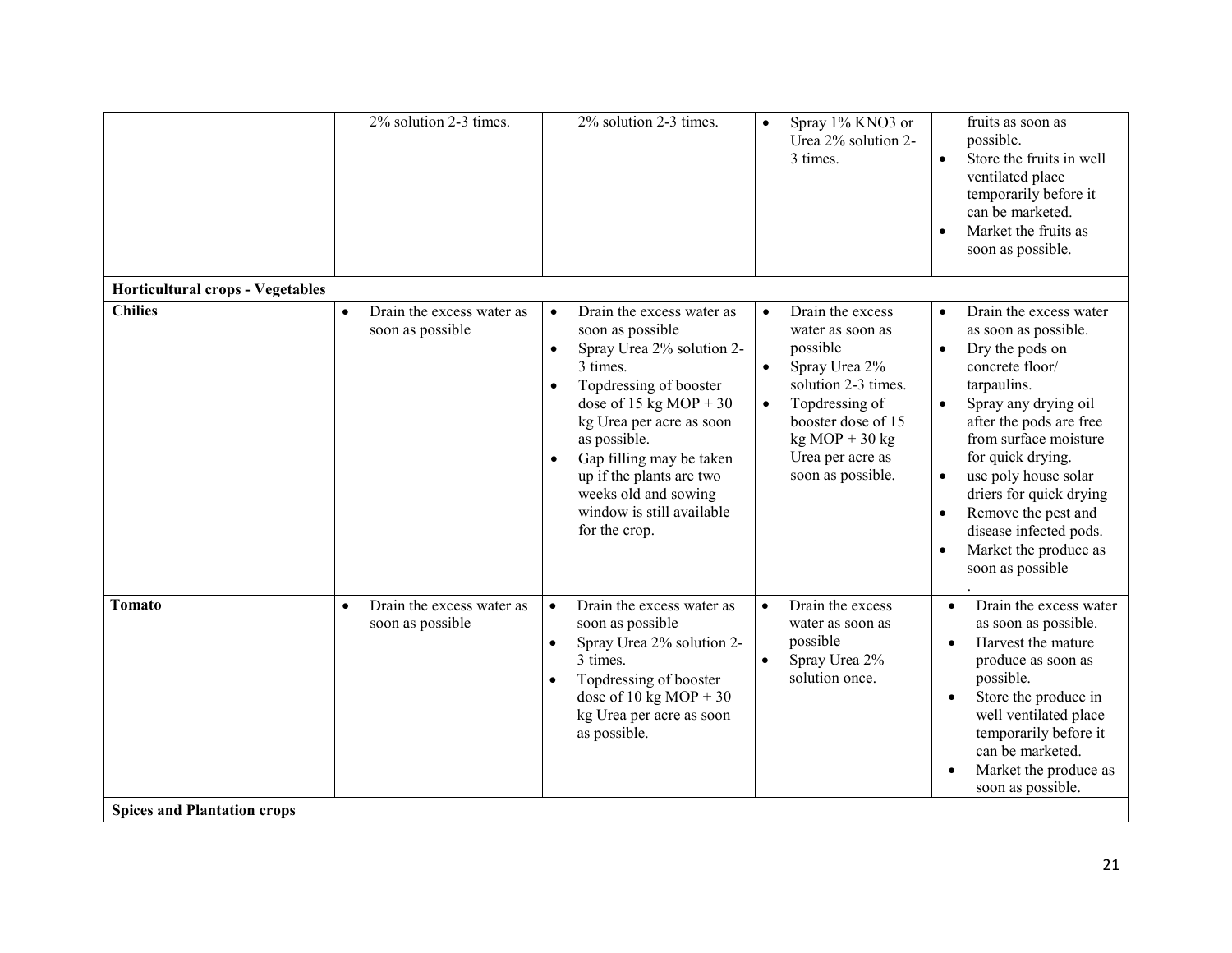| Turmeric                                                    |        | Drain the excess water as<br>$\bullet$<br>soon as possible<br>Spray Urea 2% or 1%<br>KNO3 solution 2-3 times.<br>Spray ferrous sulphate 20g<br>$+$ citric acid 5g in 10 lit of<br>water twice at weekly<br>intervals | Drain the excess<br>$\bullet$<br>water as soon as<br>possible<br>Spray Urea 2% or<br>$\bullet$<br>1% KNO3 solution<br>2-3 times.<br>Spray ferrous<br>$\bullet$<br>sulphate $20g +$ citric<br>acid 5g in 10 lit of<br>water twice at weekly<br>intervals | Drain the excess water<br>as soon as possible.<br>Dry the rhizomes on<br>concrete floor<br>immediately after the<br>appearance of sunlight.<br>Mix thoroughly and<br>periodically for quick<br>and uniform drying of<br>surface moisture.<br>Use boilers and<br>polishers for processing<br>Remove and separate<br>the rotten and mould<br>affected rhizomes.<br>Cook and dry the<br>rhizomes as soon as<br>possible. |
|-------------------------------------------------------------|--------|----------------------------------------------------------------------------------------------------------------------------------------------------------------------------------------------------------------------|---------------------------------------------------------------------------------------------------------------------------------------------------------------------------------------------------------------------------------------------------------|-----------------------------------------------------------------------------------------------------------------------------------------------------------------------------------------------------------------------------------------------------------------------------------------------------------------------------------------------------------------------------------------------------------------------|
| Continuous submergence<br>for more than 2 days <sup>2</sup> | $-NA$  | $-NA-$                                                                                                                                                                                                               | $-NA-$                                                                                                                                                                                                                                                  | $-NA-$                                                                                                                                                                                                                                                                                                                                                                                                                |
| Sea water intrusion <sup>3</sup>                            | $-NA-$ | $-NA-$                                                                                                                                                                                                               | $-NA-$                                                                                                                                                                                                                                                  | $-NA-$                                                                                                                                                                                                                                                                                                                                                                                                                |

#### 2.4 Extreme events: <u>Heat wave</u> / <u>Cold wave</u>/Frost/ Hailstorm /Cyclone

| <b>Extreme event type</b> | <b>Suggested contingency measure</b> |                           |                                                    |                       |
|---------------------------|--------------------------------------|---------------------------|----------------------------------------------------|-----------------------|
|                           | Seedling / nursery stage             | Vegetative<br>stage       | <b>Reproductive stage</b>                          | At<br>harvest         |
| <b>Heat Wave</b>          |                                      |                           |                                                    |                       |
| Paddy                     | Irrigation in early hours            |                           |                                                    |                       |
| Maize                     | Mulching                             |                           |                                                    |                       |
| Cotton                    | Mulching                             | Spray 2%<br>urea solution |                                                    |                       |
| Horticulture              |                                      |                           |                                                    |                       |
| Mango                     | • Cover the newly planted            | Mulch<br>$\bullet$        | Increase the frequency of irrigation.<br>$\bullet$ | Harvest<br>the fruits |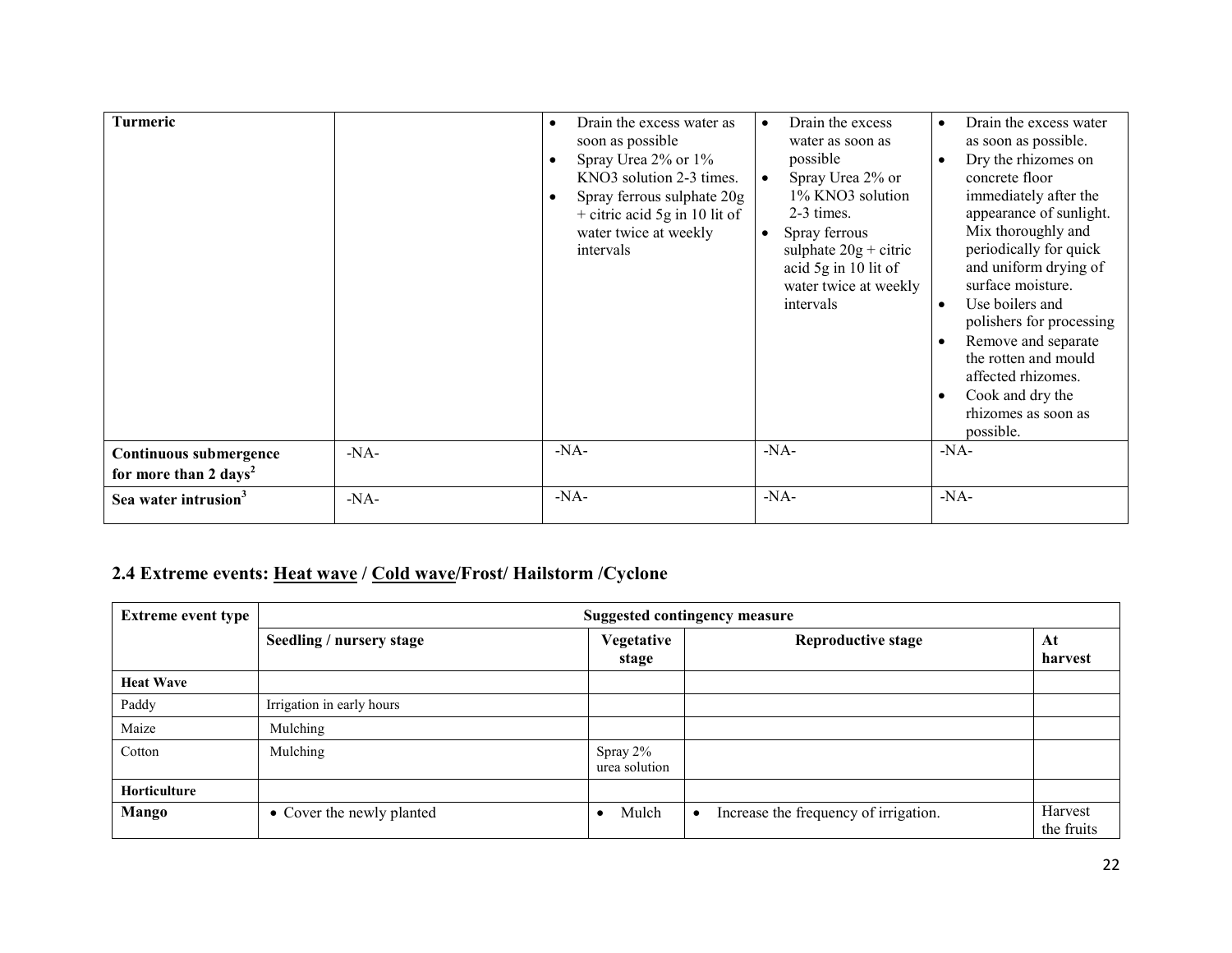| <b>Banana</b> | plants with dry leaves<br>• Increase the frequency of irrigation.<br>• Cover the newly planted plants with dry leaves<br>• Increase the frequency of irrigation. | the plant<br>basins<br>with<br>dried<br>leaves<br>Increase<br>$\bullet$<br>the<br>frequenc<br>y of<br>irrigatio<br>n<br>• Mulch<br>the plant<br>basins | Provide irrigation at critical<br>$\bullet$<br>stages viz; peanut<br>size and lemon size<br>• Cover the developing bunches with banana leaves<br>• Increase the frequency of irrigation. | either in<br>the<br>morning<br>or in the<br>evening<br>Use<br>ripening<br>chambers<br>for getting<br>quality<br>fruits<br>• Harvest<br>the<br>bunches |
|---------------|------------------------------------------------------------------------------------------------------------------------------------------------------------------|--------------------------------------------------------------------------------------------------------------------------------------------------------|------------------------------------------------------------------------------------------------------------------------------------------------------------------------------------------|-------------------------------------------------------------------------------------------------------------------------------------------------------|
|               |                                                                                                                                                                  | with<br>dried<br>banana<br>leaves<br>• Increase<br>the<br>frequenc<br>$y \circ f$<br>irrigation                                                        |                                                                                                                                                                                          | either in<br>the<br>mornin<br>g or in<br>the<br>evening<br>$\bullet$ Use<br>ripening<br>chambe<br>rs for<br>getting<br>quality<br>fruits              |
| Cold wave     |                                                                                                                                                                  |                                                                                                                                                        |                                                                                                                                                                                          |                                                                                                                                                       |
| Paddy         | Irrigating in night and removal of water<br>During the day<br>Application of double dose of p- fertilizers to the<br>Nursery                                     |                                                                                                                                                        |                                                                                                                                                                                          |                                                                                                                                                       |
| Frost         |                                                                                                                                                                  |                                                                                                                                                        |                                                                                                                                                                                          |                                                                                                                                                       |
| Hailstorm     |                                                                                                                                                                  |                                                                                                                                                        |                                                                                                                                                                                          |                                                                                                                                                       |
| Cyclone       |                                                                                                                                                                  |                                                                                                                                                        |                                                                                                                                                                                          |                                                                                                                                                       |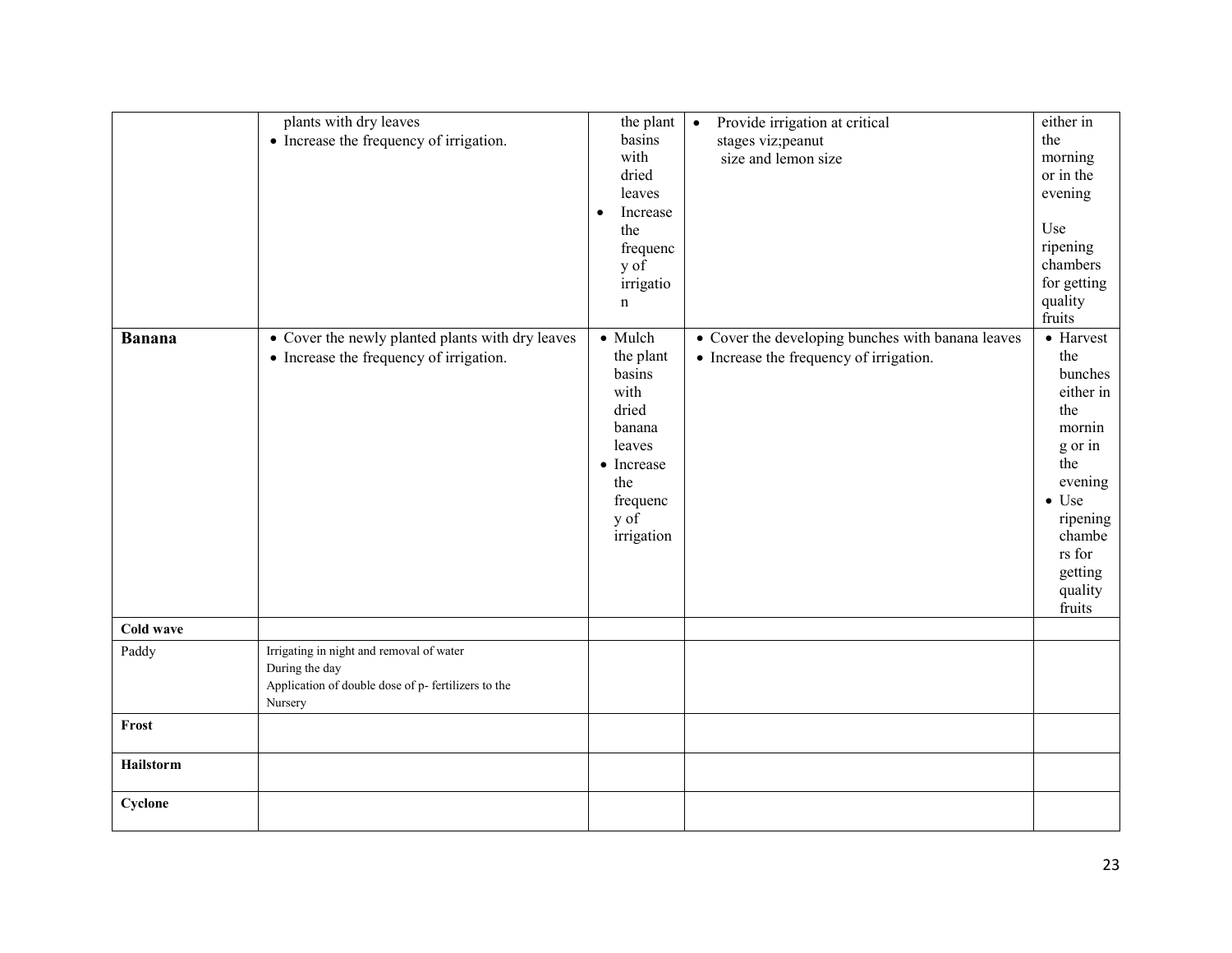# Contingent strategies for Livestock, Poultry & Fisheries 2.5.1 Livestock

#### General contingency measures

| Before the event <sup>s</sup>                                                                                                                                                                                                                                                                                                                                                                                                                                                      | During the event                                                                                                                                                                                                                                                                                                                                                                                                                             | After the event                                                                                                                                                                                                                                                                                                                                                      |
|------------------------------------------------------------------------------------------------------------------------------------------------------------------------------------------------------------------------------------------------------------------------------------------------------------------------------------------------------------------------------------------------------------------------------------------------------------------------------------|----------------------------------------------------------------------------------------------------------------------------------------------------------------------------------------------------------------------------------------------------------------------------------------------------------------------------------------------------------------------------------------------------------------------------------------------|----------------------------------------------------------------------------------------------------------------------------------------------------------------------------------------------------------------------------------------------------------------------------------------------------------------------------------------------------------------------|
| Feed and fodder availability                                                                                                                                                                                                                                                                                                                                                                                                                                                       |                                                                                                                                                                                                                                                                                                                                                                                                                                              |                                                                                                                                                                                                                                                                                                                                                                      |
| 1. Conserving fodder/crop residues/ forest grass by silage<br>hay making either by individual or on community basis<br>2. Preparing complete diets and storing in strategic<br>locations<br>3. Organize procurement of dry fodders / feed<br>ingredients from surplus areas<br>4. Establish fodder banks and feed banks<br>5. Livestock relief camps during floods/cyclones must be<br>planned in the vicinity of relief camps for people<br>6. Capacity building and preparedness | 1. Organise relief camps 2. Supply silage / hay to<br>productive stock on subsidized<br>farmers with<br>rates<br>3. Segregate old, weak and unproductive stock<br>and send for slaughter<br>4. Supply mineral mixture to avoid deficiencies<br>5. Dry fodder must be offered to the livestock<br>in little quantities for number of times<br>6. Concentrate feed or complete feed must be<br>offered to only productive and young stock only | 1. Capacity building to stake holders on<br>drought/cyclone/flood mitigation in<br>livestock sector<br>2. Promote fodder cultivation.<br>3. Flushing the stock to recoup<br>4. Avoid soaked and mould infected feeds<br>/ fodders to livestock<br>5. Replenish the feed and<br>fodder banks<br>6. Promote fodder preservation techniques<br>like silage / hay making |
| <b>Drinking water</b>                                                                                                                                                                                                                                                                                                                                                                                                                                                              |                                                                                                                                                                                                                                                                                                                                                                                                                                              |                                                                                                                                                                                                                                                                                                                                                                      |
| 1. Construct drinking water tanks in herding places,<br>village junctions and in relief camp locations<br>2. Plan for sufficient number of tanks for water<br>transportation<br>3. Identify bore wells, which can sustain demand.<br>4. Procure sufficient quantities of water Sanitizers                                                                                                                                                                                          | 1. Regular supply of clean drinking water to all<br>tanks 2. Cleaning the tanks in regular intervals<br>3. Keep the livestock away from contaminated<br>flood/cyclone/stagnated waters<br>3. Add water sanitizers                                                                                                                                                                                                                            | 1. Hand over the maintenance of the<br>structures to panchayats<br>2. Sensitize the farming community<br>about<br>importance of clean drinking water                                                                                                                                                                                                                 |
| <b>Health and disease Management</b>                                                                                                                                                                                                                                                                                                                                                                                                                                               |                                                                                                                                                                                                                                                                                                                                                                                                                                              |                                                                                                                                                                                                                                                                                                                                                                      |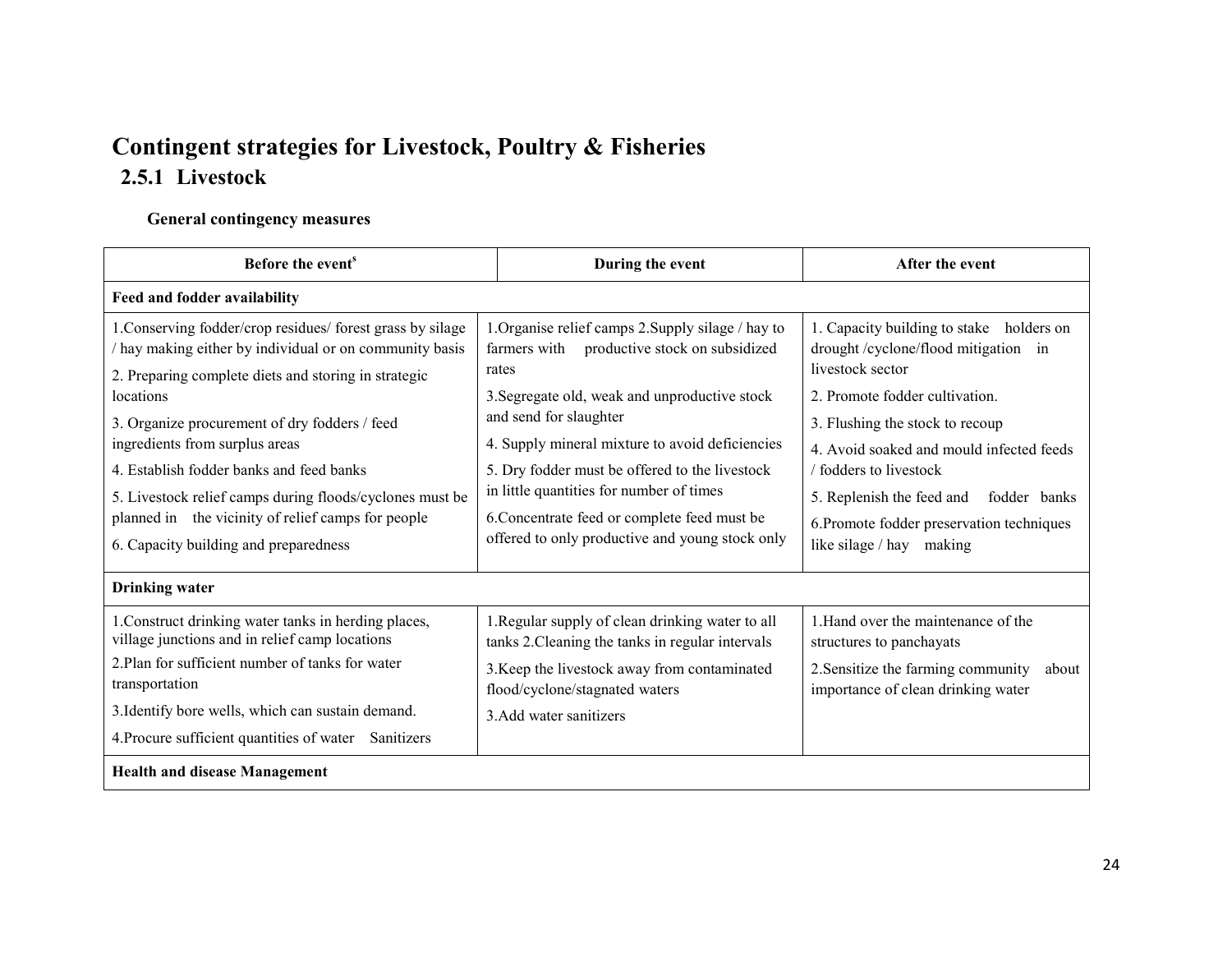| 1. Procure and stock emergency medicines and                     | 1. Keep close watch on the health of the stock            | 1. keep close surveillance on disease     |
|------------------------------------------------------------------|-----------------------------------------------------------|-------------------------------------------|
| vaccines for important endemic diseases of the area              | 2. Sick animals must be isolated and treated              | outbreak.                                 |
| 2. All the stock must be immunized for endemic                   | Separately.                                               | 2. Undertake the vaccination depending on |
| diseases of the area                                             | 3. Carry out deworming and spraying to all                | need                                      |
| 3. Carry out deworming to all young stock                        | animals entering into relief camps                        | 3. Keep the animal houses clean and spray |
| 4. Keep stock of bleaching powder and lime                       | 4. Clean the animal houses regularly and apply            | disinfectants                             |
| 5. Carry out Butax spray for control of external parasites       | disinfectants.                                            |                                           |
| 6. Identify the Clinical staff and trained paravets and          | 5. Safe and hygienic disposal of dead animal<br>carcasses |                                           |
| indent for their services as per schedules                       | 6. Organize with community daily lifting of dung          |                                           |
| 7. Identify the volunteers who can serve in need of<br>emergency | from relief camps                                         |                                           |

#### Detailed contingency strategies for Livestock

|                                    | <b>Suggested contingency measures</b>                                                                                                                                                                                                                                                                                                                                                                                                                                               |                                                                                                                                                                                                                                                                                                                                                                                                                                                                                                                  |                                                                                                                                                                                                                                                                                                         |
|------------------------------------|-------------------------------------------------------------------------------------------------------------------------------------------------------------------------------------------------------------------------------------------------------------------------------------------------------------------------------------------------------------------------------------------------------------------------------------------------------------------------------------|------------------------------------------------------------------------------------------------------------------------------------------------------------------------------------------------------------------------------------------------------------------------------------------------------------------------------------------------------------------------------------------------------------------------------------------------------------------------------------------------------------------|---------------------------------------------------------------------------------------------------------------------------------------------------------------------------------------------------------------------------------------------------------------------------------------------------------|
|                                    | <b>Before the event</b>                                                                                                                                                                                                                                                                                                                                                                                                                                                             | During the event                                                                                                                                                                                                                                                                                                                                                                                                                                                                                                 | After the event                                                                                                                                                                                                                                                                                         |
| <b>Drought</b>                     |                                                                                                                                                                                                                                                                                                                                                                                                                                                                                     |                                                                                                                                                                                                                                                                                                                                                                                                                                                                                                                  |                                                                                                                                                                                                                                                                                                         |
| Feed and<br>Fodder<br>availability | Available paddy straw and sorghum stover<br>should be properly stored for future use.<br>Chopping of fodder should be made as<br>mandatory in every village through supply and<br>establishment of good quality chaff cutters.<br>and collection of perennial<br>Harvesting<br>vegetation particularly grasses which grow<br>during monsoon<br>Proper drying, bailing and densification of<br>harvested grass from previous season<br>Creation of permanent fodder, feed and fodder | Harvest and use biomass of dried up crops<br>(Jowar, paddy, maize, greengram, blackgram<br>etc.,) material as fodder.<br>Harvest the tree fodder (Neem, Subabul,<br>Acasia, Pipal etc) and unconventional feeds<br>resources available and use as fodder for<br>livestock (LS).<br>Available feed and fodder should be cut from<br>CPRs and stall fed in order to reduce the<br>energy requirements of the animals<br>Hay should be transported to the needy areas<br>from the near by districts in case of mild | Short duration fodder crops of<br>sorghum/bajra/maize(UP chari,<br>MP chari, HC-136, HD-2,<br>GAINT BAJRA, L-74, K-677,<br>Ananad/African Tall, Kisan<br>composite, Moti, Manjari, B1-7<br>should be sown in unsown and<br>crop failed areas where no<br>further routine crop sowing is<br>not possible |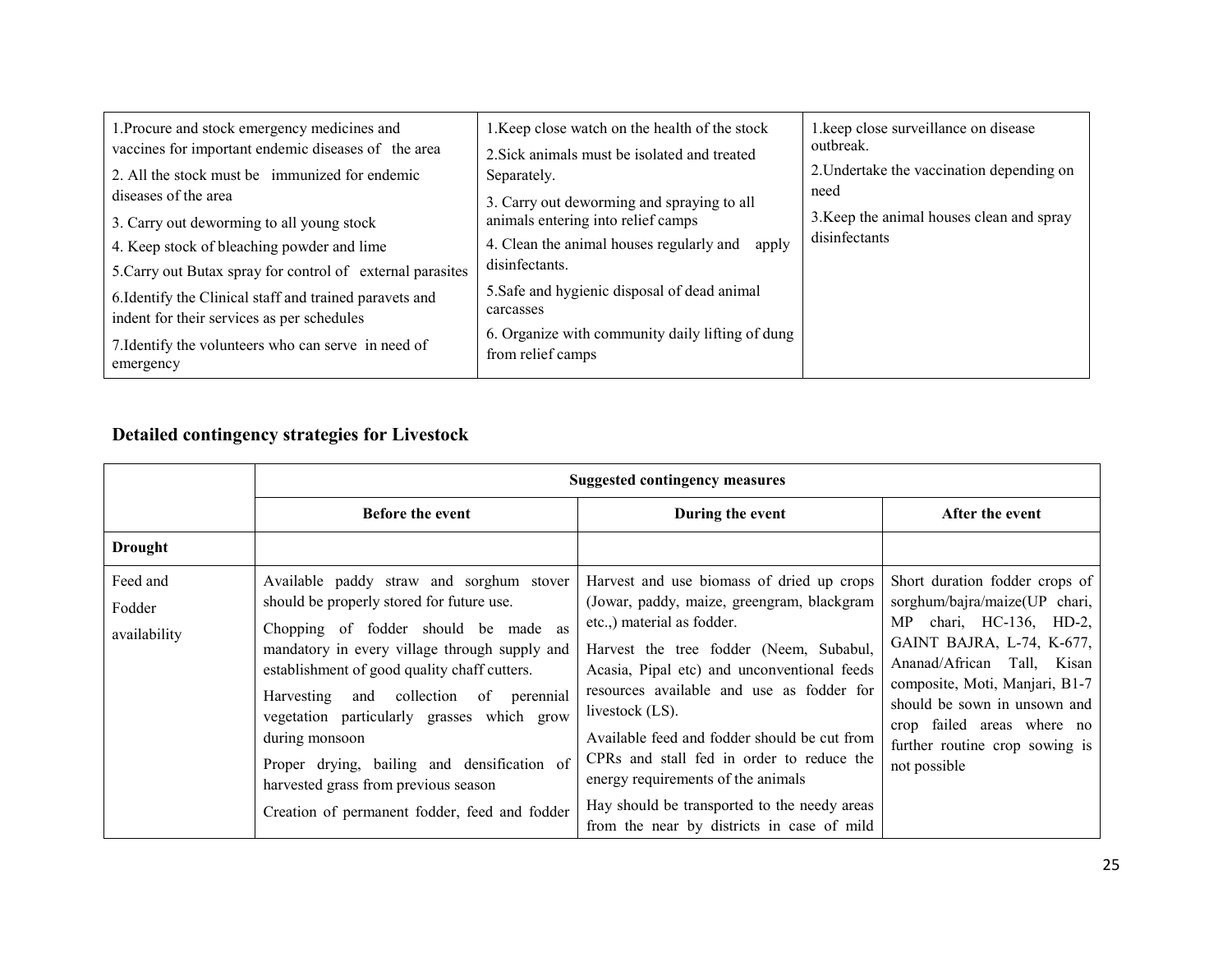|                  | seed banks in all drought prone areas | drought                                                                                                     |  |
|------------------|---------------------------------------|-------------------------------------------------------------------------------------------------------------|--|
|                  |                                       | Advise the farmers about the practice of<br>mixing available kitchen waste with dry<br>fodder while feeding |  |
| Cyclone          | <b>NA</b>                             |                                                                                                             |  |
| <b>Floods</b>    | NA                                    |                                                                                                             |  |
| Heat & Cold wave | <b>NA</b>                             |                                                                                                             |  |

#### Vaccination programme for cattle and buffalo:

| <b>Disease</b>                | Age and season at vaccination     |
|-------------------------------|-----------------------------------|
| Anthrax                       | In endemic areas only, Feb to May |
| Haemorrhagic septicaemia (HS) | May to June                       |
| Black quarter (BQ)            | May to June                       |
| Foot and mouth disease (FMD)  | July/August and November/December |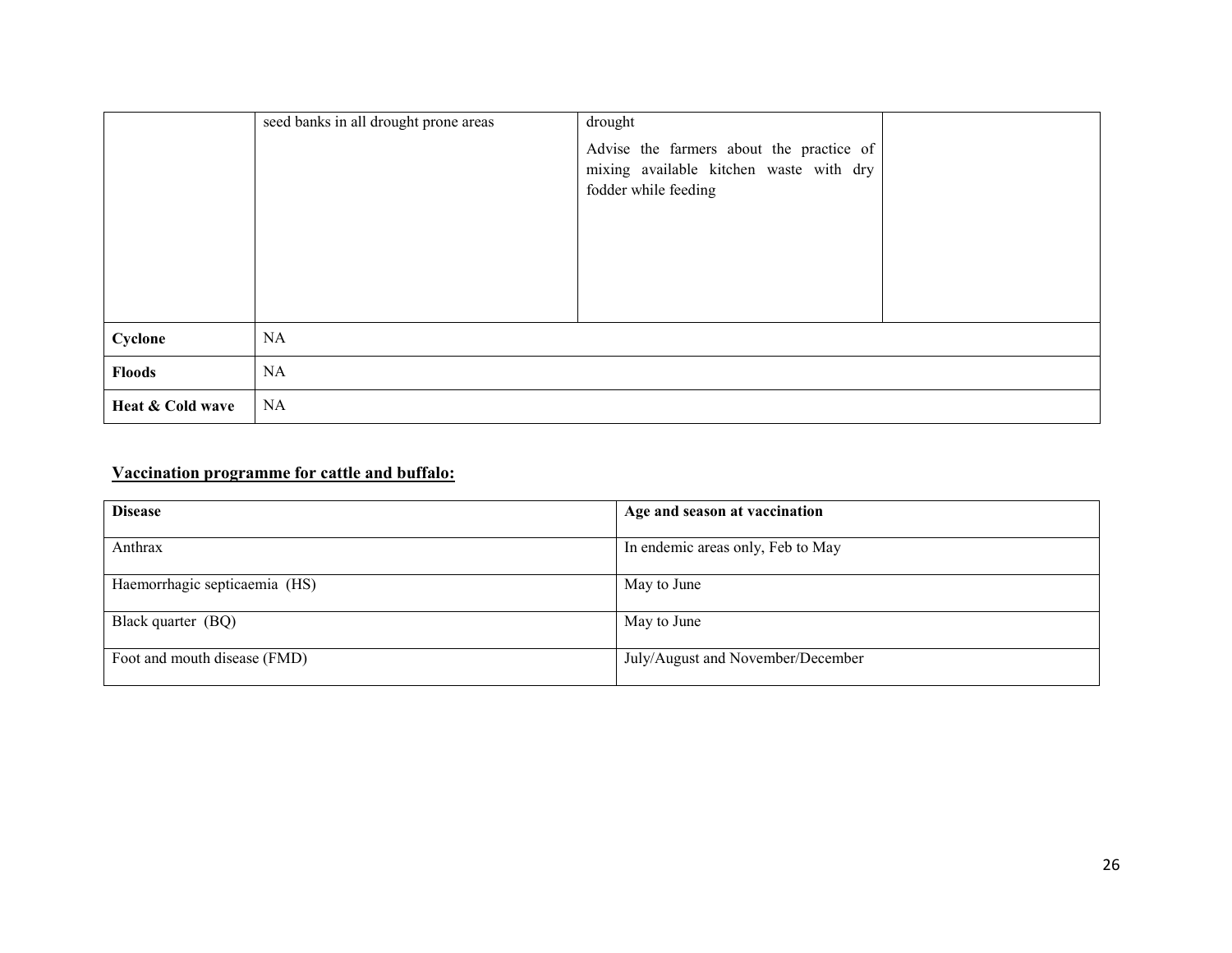#### Vaccination schedule in small ruminants (Sheep & Goat)

| <b>Disease</b>                   | <b>Season</b>                 |
|----------------------------------|-------------------------------|
| Foot and mouth disease (FMD)     | Preferably in winter / autumn |
| Peste des Petits Ruminants (PPR) | Preferably in January         |
| Black quarter (BQ)               | May / June                    |
| Enterotoxaemia (ET)              | May                           |
| Haemorrhagic septicaemia (HS)    | March / June                  |
| Sheep pox (SP)                   | November                      |

#### 2.5.2 Poultry

|                              | <b>Suggested contingency measures</b>                                                                                    |                                                                                                                                                            |                                       |
|------------------------------|--------------------------------------------------------------------------------------------------------------------------|------------------------------------------------------------------------------------------------------------------------------------------------------------|---------------------------------------|
|                              | Before the event <sup>a</sup>                                                                                            | During the event                                                                                                                                           | After the event                       |
| <b>Drought</b>               |                                                                                                                          |                                                                                                                                                            |                                       |
| Shortage of feed ingredients | Storing of house hold<br>grain like bajra, maize,<br>broken rice, etc, in to use<br>as feed in case of severe<br>drought | Supplementation only for productive birds<br>with house hold grain<br>Supplementation of shell grit (calcium) for<br>laying birds<br>Culling of weak birds | Supplementation to all survived birds |
| Drinking water               |                                                                                                                          | Use water sanitizer or offer cool drinking<br>water                                                                                                        |                                       |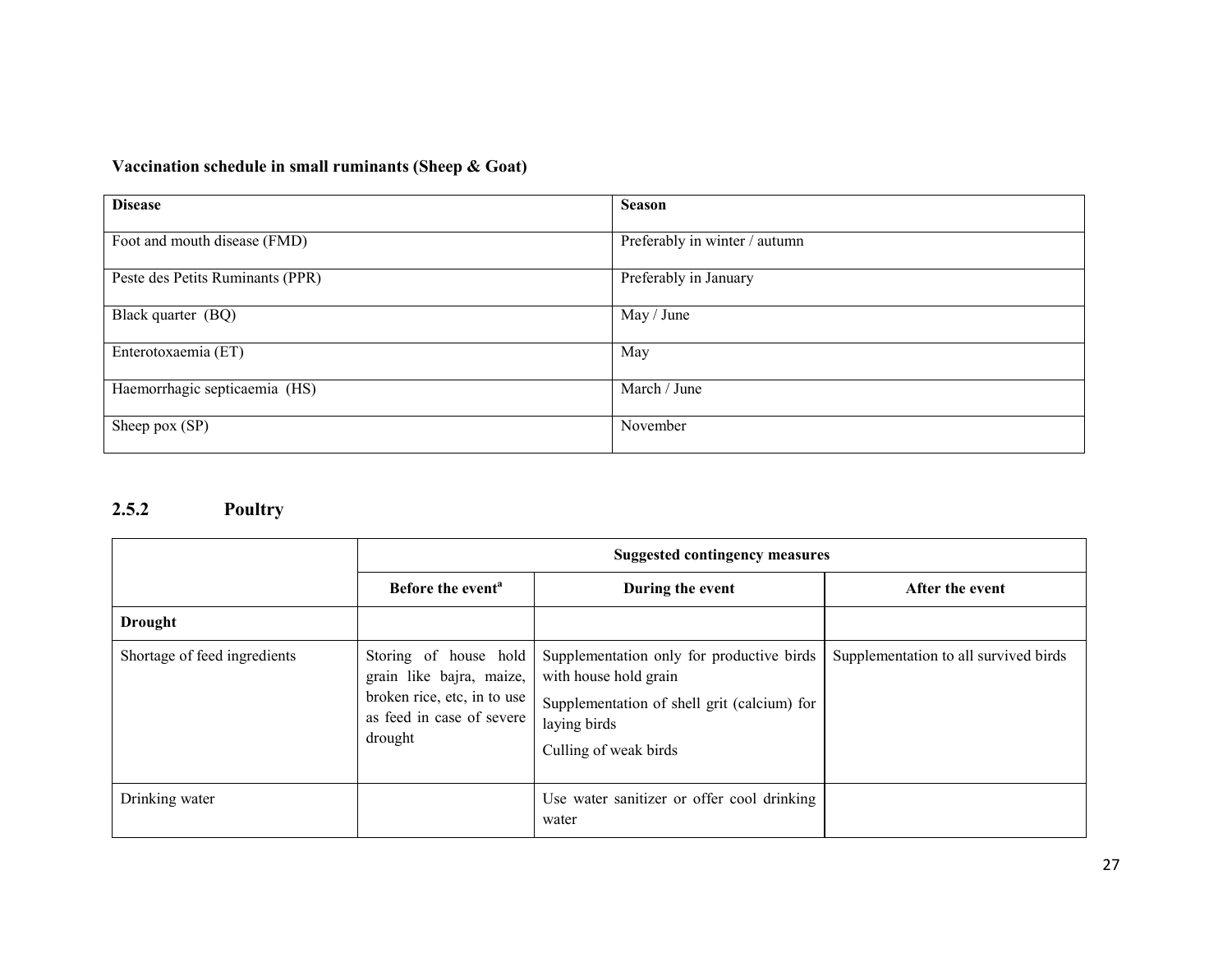| Health and disease management | Culling of sick birds.<br>Deworming<br>and<br>vaccination against RD<br>and fowl pox | Mixing of Vit. A, D, E, K and B-complex<br>including vit C in drinking water (5ml in<br>one litre water) | Hygienic and sanitation of poultry<br>house<br>Disposal of dead birds by burning /<br>burying with lime powder in pit |
|-------------------------------|--------------------------------------------------------------------------------------|----------------------------------------------------------------------------------------------------------|-----------------------------------------------------------------------------------------------------------------------|
| Floods                        | NA                                                                                   |                                                                                                          |                                                                                                                       |
| Cyclone                       | NA                                                                                   |                                                                                                          |                                                                                                                       |
| Heat and Cold wave            | NA                                                                                   |                                                                                                          |                                                                                                                       |

#### 2.5.3 Fisheries/ Aquaculture

|                                                                | <b>Suggested contingency measures</b>                                                                                               |                                                                                               |                                                                                                                                      |
|----------------------------------------------------------------|-------------------------------------------------------------------------------------------------------------------------------------|-----------------------------------------------------------------------------------------------|--------------------------------------------------------------------------------------------------------------------------------------|
|                                                                | Before the event <sup>a</sup>                                                                                                       | During the event                                                                              | After the event                                                                                                                      |
| 1) Drought                                                     |                                                                                                                                     |                                                                                               |                                                                                                                                      |
| A. Capture                                                     |                                                                                                                                     |                                                                                               |                                                                                                                                      |
| Inland                                                         |                                                                                                                                     |                                                                                               |                                                                                                                                      |
| (i) Shallow water depth due to<br>insufficient rains/inflow    | Stocking of advnced fingerlings in<br>half or even less than the normal<br>stocking density or stocking of<br>common carp seed      | Immediate harvesting or<br>decreasing the density<br>commensurate with the water<br>quantity. | De weeding and deepening of tank<br>to ensure retention of water for a<br>longer period and provision of<br>employment under MGNREGP |
| (ii) Changes in water quality                                  | Regular monitoring of water quality<br>parameters and application of<br>geolites, soil probiotics, etc to<br>maintain water qaulity | Immediate harvesting or<br>changing the water quality by<br>application of sanitisers.        | Removal of top layer, deep<br>ploughing of tank and application of<br>lime                                                           |
| (iii) Any other                                                |                                                                                                                                     |                                                                                               |                                                                                                                                      |
| <b>B.</b> Aquaculture                                          |                                                                                                                                     |                                                                                               |                                                                                                                                      |
| (i) Shallow water in ponds due to<br>insufficient rains/inflow | Crop holiday or going for stocking<br>of yearlings by reducing the density                                                          | Harvesting of fish and leaving the                                                            | Removal of top layer, deep<br>ploughing of tank and application of                                                                   |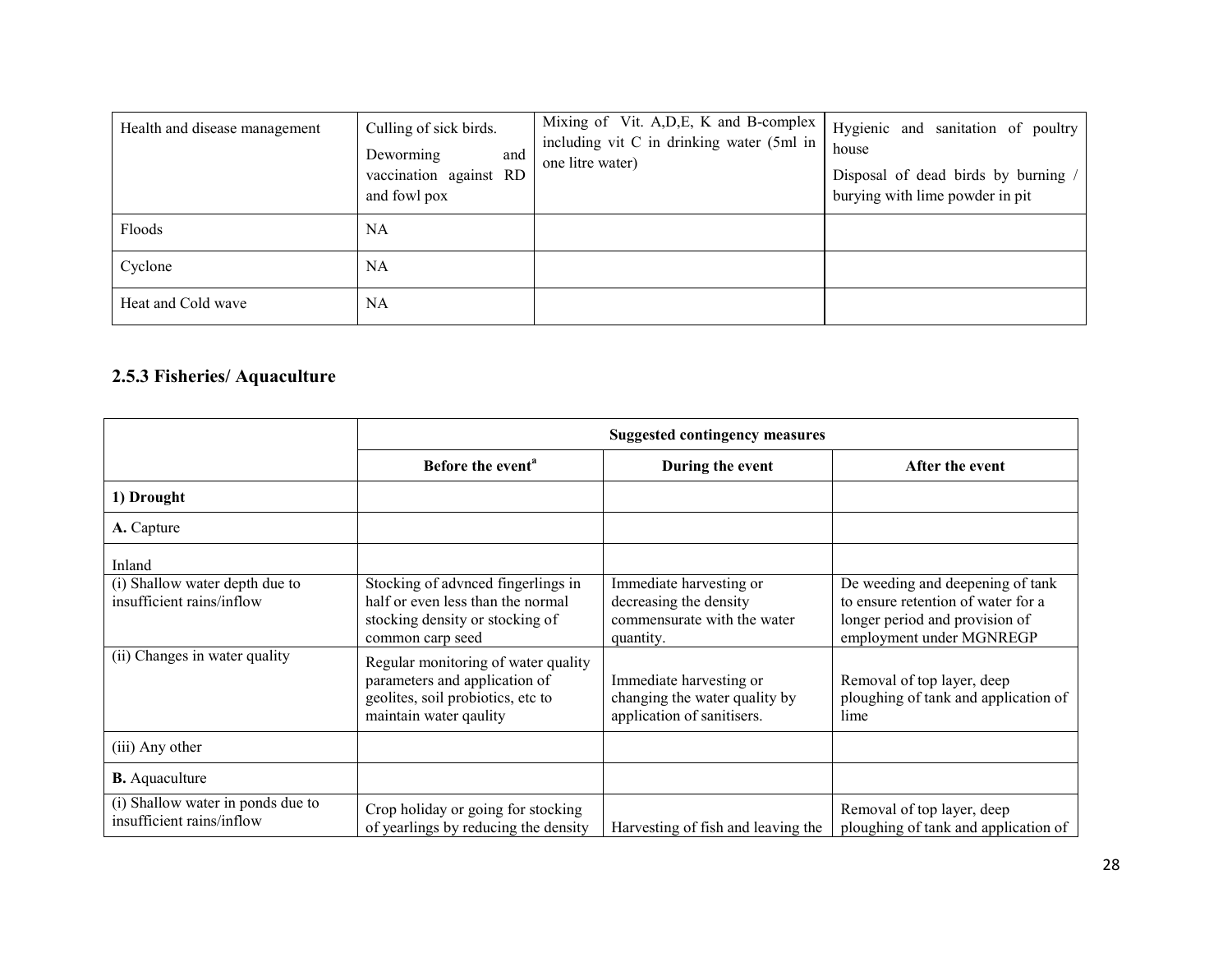|                                                                         | according to availability of water                                                                                                                                           | pond fallow till next season                                                                                                                                                 | lime                                                                                                                |
|-------------------------------------------------------------------------|------------------------------------------------------------------------------------------------------------------------------------------------------------------------------|------------------------------------------------------------------------------------------------------------------------------------------------------------------------------|---------------------------------------------------------------------------------------------------------------------|
| (ii) Impact of salt load build up in<br>ponds / change in water quality | Stocking of salinity tolerant fish /<br>shrimp, application of geolites and<br>other buffers                                                                                 | Frenquent change of water with<br>fresh water                                                                                                                                | Frequent draining of the pond with<br>fresh water, removal of top layers                                            |
| (iii) Any other                                                         |                                                                                                                                                                              |                                                                                                                                                                              |                                                                                                                     |
| 2) Floods                                                               |                                                                                                                                                                              |                                                                                                                                                                              |                                                                                                                     |
| A. Capture                                                              |                                                                                                                                                                              |                                                                                                                                                                              |                                                                                                                     |
| Marine                                                                  | No intervention                                                                                                                                                              | No intervention                                                                                                                                                              | No intervention                                                                                                     |
| Inland                                                                  |                                                                                                                                                                              |                                                                                                                                                                              |                                                                                                                     |
| Loss of stock                                                           | Avoidance of surface species like<br>catla, silver carp since they are<br>vulnerable in tanks prone to floods,<br>erection of nets across the spill way<br>or just beyond it | Erection of nets at spill ways                                                                                                                                               | Taking up compensatory stocking                                                                                     |
| Changes in water quality                                                |                                                                                                                                                                              | When dissolved oxygen levels go<br>down, aerators, recirculation of<br>water, etc are to be attempted to<br>maintain DO levels, going for<br>partial harvest, etc            |                                                                                                                     |
| Health and diseases                                                     | Sometimes there may be heavy<br>accumulation of nutrients and<br>organic matter.                                                                                             | There may be break out of<br>Heamorrhagic septicimea.<br>Addition of antibiotics like<br>Chloro Tetra Cycline or Oxy<br>Tetra Cycline to the feed to<br>constrol the disease | Removal of weeds, top layer of soil,<br>deep ploughing of tank and<br>application of lime, exposing to sun<br>light |
| <b>B.</b> Aquaculture                                                   |                                                                                                                                                                              |                                                                                                                                                                              |                                                                                                                     |
| (i) Inundation with flood water                                         | Raising and rivetting the bunds,<br>construction of spill way to release<br>excess water, erection of nets to<br>avoid escape of fish                                        | Continuous pumping of excess<br>water, erection of nets low lying<br>areas                                                                                                   | Strengthening of bunds, excavating<br>channels along the sides of the<br>ponds for free escape of water             |
| (ii) Water continuation and changes<br>in water quality                 |                                                                                                                                                                              | When dissolved oxygen levels go<br>down, aerators, recirculation of                                                                                                          |                                                                                                                     |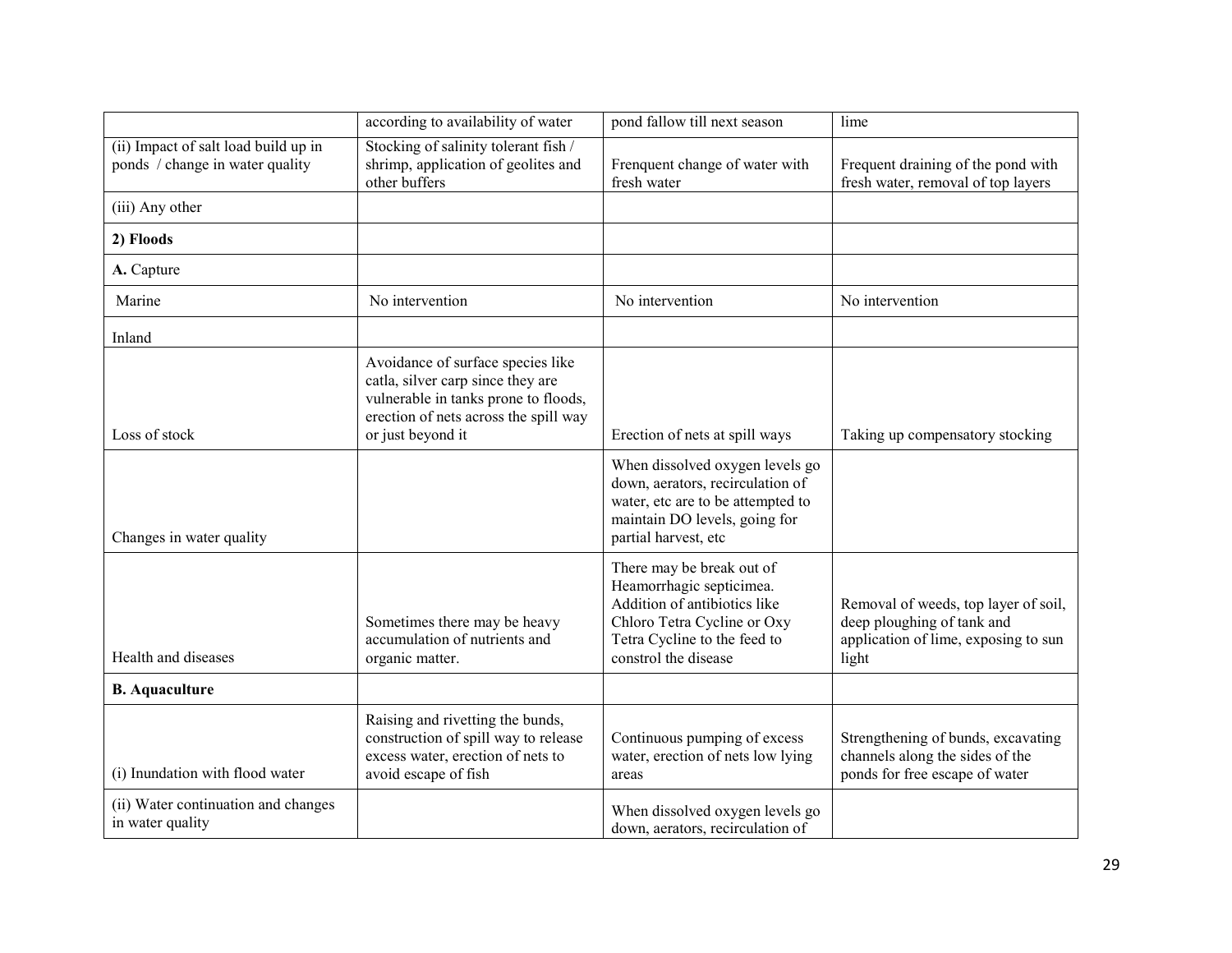|                                                                       |                                                                                                                                                                         | water, etc are to be attempted to<br>maintain DO levels, going for<br>partial harvest, etc                                                                                   |                                                                                                                     |
|-----------------------------------------------------------------------|-------------------------------------------------------------------------------------------------------------------------------------------------------------------------|------------------------------------------------------------------------------------------------------------------------------------------------------------------------------|---------------------------------------------------------------------------------------------------------------------|
| (iii) Health and diseases                                             | Sometimes there may be heavy<br>accumulation of nutrients and<br>organic matter.                                                                                        | There may be break out of<br>Heamorrhagic septicimea.<br>Addition of antibiotics like<br>Chloro Tetra Cycline or Oxy<br>Tetra Cycline to the feed to<br>constrol the disease | Removal of weeds, top layer of soil,<br>deep ploughing of tank and<br>application of lime, exposing to sun<br>light |
| (iv) Loss of stock and inputs (feed,<br>chemicals etc)                | Advance erection of nets.<br>strengthening of bunds where they<br>are prone to breaches, harvesting or<br>reducing the density                                          | Suspension of feeding,<br>application of organic manures                                                                                                                     | Compensatory stocking, assessment<br>of values and payment of subsidy on<br>inputs                                  |
| (v) Infrastructure damage (pumps,<br>aerators, huts etc)              | Insuring pond, accessories, etc.,<br>Shifting of aerators, pumps soon<br>after warnigs are issued                                                                       | Relocating pumps, aerators to<br>elevated places                                                                                                                             | Assessment of damages and<br>provision of them on subsidy                                                           |
| (vi) Any other                                                        |                                                                                                                                                                         |                                                                                                                                                                              |                                                                                                                     |
| 3. Cyclone / Tsunami                                                  |                                                                                                                                                                         |                                                                                                                                                                              |                                                                                                                     |
| A. Capture                                                            |                                                                                                                                                                         |                                                                                                                                                                              |                                                                                                                     |
| Inland                                                                | Erection of protective nets acroos<br>the surplus weir to prevent fish loss<br>due to overflows                                                                         | Continuous monitoring to<br>prevent or minimise escape of<br>fish along with surplus water                                                                                   | Compensatory stocking of seed                                                                                       |
| B. Aquaculture                                                        |                                                                                                                                                                         |                                                                                                                                                                              |                                                                                                                     |
| (i) Overflow / flooding of ponds                                      | The design of the pond must be in<br>such a manner as to bail out surplus<br>water and to prevent loss of<br>stanidng crop                                              | Continuous monitoring to prevent<br>or minimise escape of fish along<br>with surplus water                                                                                   | Compensatory stocking of seed                                                                                       |
| (ii) Changes in water quality (fresh<br>water / brackish water ratio) | Recircualtion water to repleish and<br>ensure sufficient dissolved oxygen<br>levels in the pond. Maintenance of<br>salinity levels by pumping in water<br>from creecks. | Continuation of the same<br>process.                                                                                                                                         | Restoration of physical and<br>chemical parameters                                                                  |